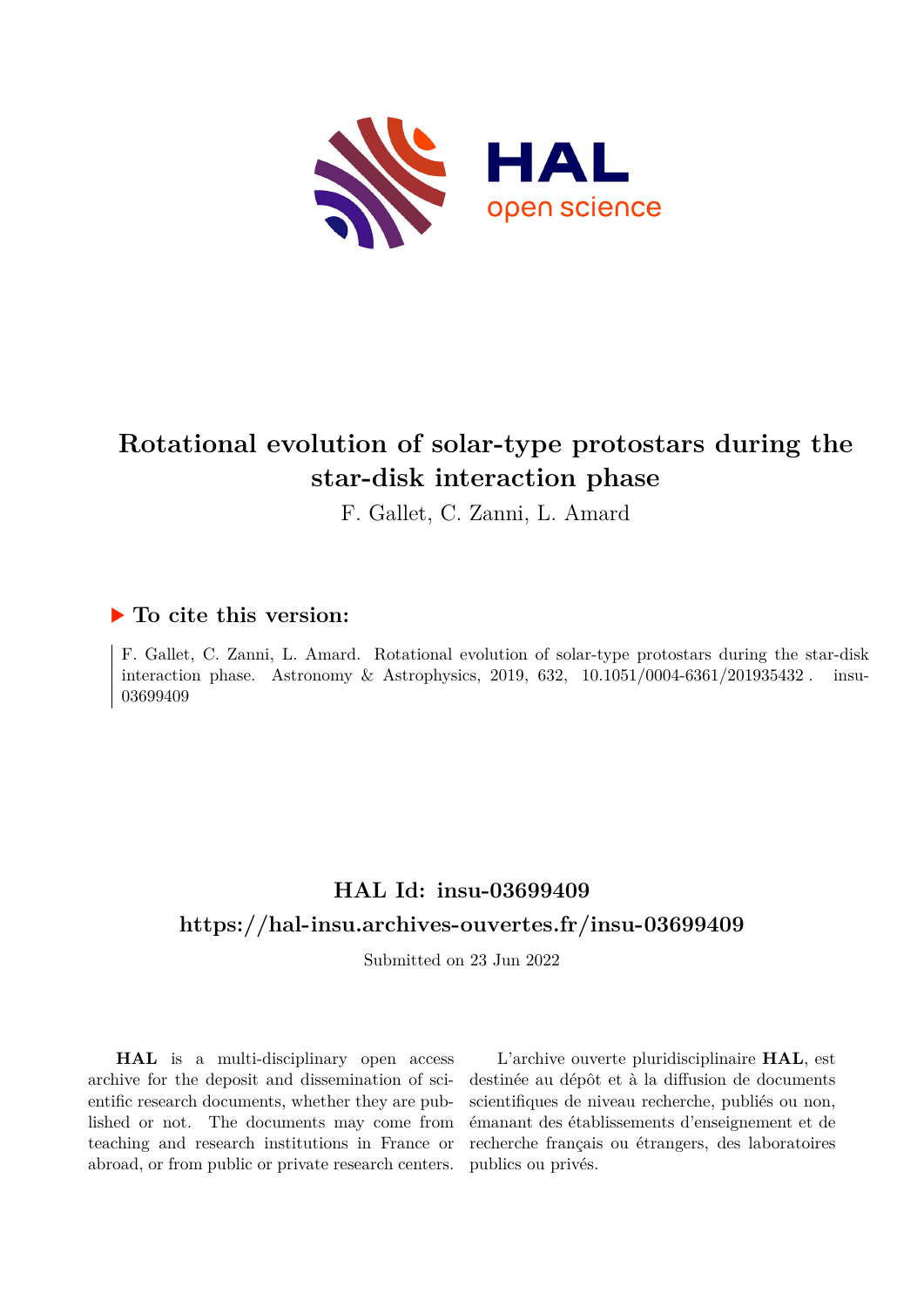

# **Rotational evolution of solar-type protostars during the star-disk interaction phase**

F. Gallet<sup>1</sup>, C. Zanni<sup>2</sup>, and L. Amard<sup>3</sup>

<sup>1</sup> Univ. Grenoble Alpes, CNRS, IPAG, 38000 Grenoble, France

e-mail: florian.gallet1@univ-grenoble-alpes.fr

<sup>2</sup> INAF – Osservatorio Astrofisico di Torino, Strada Osservatorio 20, 10025 Pino Torinese, Italy

<sup>3</sup> University of Exeter, Department of Physics & Astronomy, Stoker Road, Devon, Exeter EX4 4QL, UK

Received 8 March 2019 / Accepted 3 October 2019

#### **ABSTRACT**

Context. The early pre-main sequence phase during which solar-mass stars are still likely surrounded by an accretion disk represents a puzzling stage of their rotational evolution. While solar-mass stars are accreting and contracting, they do not seem to spin up substantially.

Aims. It is usually assumed that the magnetospheric star-disk interaction tends to maintain the stellar rotation period constant ("disklocking"), but this hypothesis has never been thoroughly verified. Our aim is to investigate the impact of the star-disk interaction mechanism on the stellar spin evolution during the accreting pre-main sequence phases.

Methods. We devised a model for the torques acting on the stellar envelope based on studies of stellar winds, and we developed a new prescription for the star-disk coupling founded on numerical simulations of star-disk interaction and magnetospheric ejections. We then used this torque model to follow the long-term evolution of the stellar rotation.

Results. Strong dipolar magnetic field components up to a few kG are required to extract enough angular momentum so as to keep the surface rotation rate of solar-type stars approximately constant for a few Myr. Furthermore an efficient enough spin-down torque can be provided by either one of the following: a stellar wind with a mass outflow rate corresponding to  $\approx 10\%$  of the accretion rate, or a lighter stellar wind combined with a disk that is truncated around the corotation radius entering a propeller regime.

Conclusions. Magnetospheric ejections and accretion powered stellar winds play an important role in the spin evolution of solar-type stars. However, kG dipolar magnetic fields are neither uncommon or ubiquitous. Besides, it is unclear how massive stellar winds can be powered while numerical models of the propeller regime display a strong variability that has no observational confirmation. Better observational statistics and more realistic models could contribute to help lessen our calculations' requirements.

**Key words.** stars: solar-type – stars: magnetic field – stars: evolution – stars: rotation – stars: winds, outflows

# **1. Introduction**

Classical T Tauri stars (CTTS) are magnetically active pre-main sequence stars surrounded by an accretion disk (Collier Cameron & Campbell 1993; Edwards et al. 1993, 1994; Collier Cameron et al. 1995; Hartmann et al. 1998). Their magnetic field (up to a few kG, see Johns-Krull et al. 2009; Gregory et al. 2012) has a strong impact on the dynamics and the structure of the stellar environment and can lead to the truncation of the disk and accretion of material along funnel flows down to the stellar surface, the launch of stellar winds along the opened magnetic field lines (Matt & Pudritz 2005a, 2008; Matt et al. 2012, 2015; Cranmer & Saar 2011; Réville et al. 2015; Johnstone et al. 2015; See et al. 2018; Finley & Matt 2018), and the ejection of material due to the magnetic star-disk interaction (Shu et al. 1994; Ferreira et al. 2000; Romanova et al. 2009; Zanni & Ferreira 2013).

Additionally, observations suggest (see Edwards et al. 1993; Bouvier et al. 1993; Rebull et al. 2004; Irwin & Bouvier 2009) that while stars contract during the early pre-main sequence (PMS) phase (1–10 Myr) and accrete angular momentum from the disk, they do not seem to noticeably spin up for several Myr. Indeed, Gallet & Bouvier (2013; 2015, and references therein) highlight the apparent steady evolution of the three percentiles (90th, median, and 25th) of the rotational period distributions of stars from 1 Myr to 10 Myr. The fact that the two extreme

percentiles remain almost constant in time confirms that the evolution of the rotation is not random but strongly depends on the initial conditions, that is, whether the star is initially in a fast or slow rotating regime. Since this constant rotational phase is comparable to the disk lifetime, it suggests a link between the magnetic star-disk interaction and this observed behaviour. Finally, regardless of the physical origin of this rotational evolution, these observational constraints suggest that during this early-PMS phase, a large fraction of the angular momentum of the star needs to be removed.

Moreover, the magnetospheric star-disk interaction scenario is still the main paradigm to interpret the angular momentum evolution of CTTS (see Bouvier et al. 2014, for a review). The first attempts to model the star-disk angular momentum exchange in CTTS (see e.g. Königl 1991) were based on the Ghosh & Lamb (1979) model, which was originally developed for X-ray pulsars. In this framework, the star can transfer its angular momentum to the disk along magnetic field lines that connect the star with the disk region beyond the corotation radius. This scenario popularized the idea that the disk itself could adjust the stellar rotation at the observed values (disklocking mechanism). In more recent times, the Ghosh & Lamb (1979) model has been revised (Matt & Pudritz 2005b), thus showing that this mechanism is actually very inefficient since the size of the disk region that is magnetically connected to the star is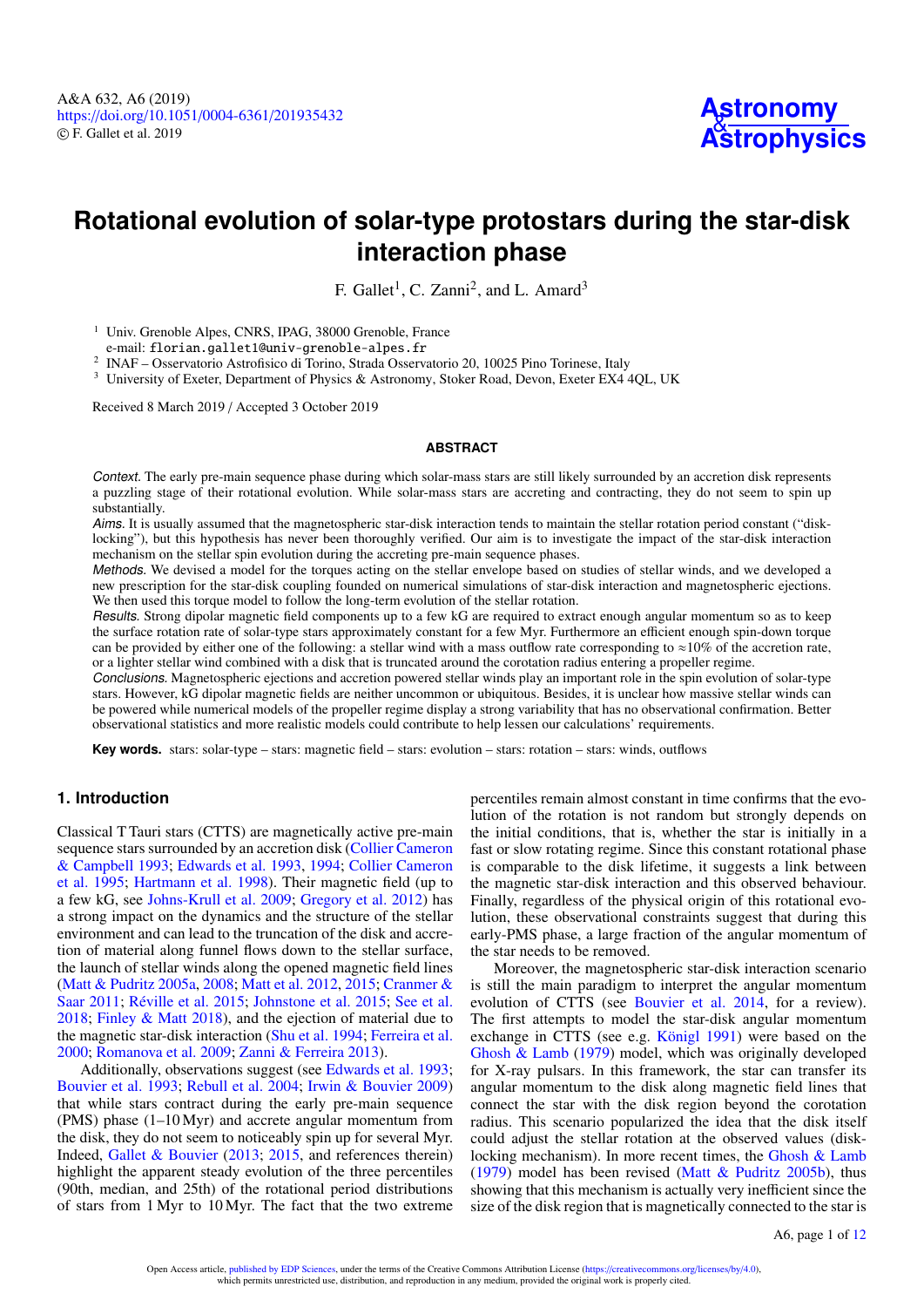likely very small and often confined inside the corotation radius (Zanni & Ferreira 2013). As of today, outflows emerging from the star-disk interaction region seem to be the best viable mechanism to extract the excess of stellar angular momentum. Shu et al. (1994) proposed that a wide-angle outflow that is launched from a small region located around the corotation radius, the "X-Wind", could be able to extract a sizable fraction of the disk angular momentum at corotation before it falls onto the star, thus at least eliminating the spin-up torque due to accretion. Stellar winds, which are possibly powered by accretion (accretion powered stellar wind, hereafter APSW, see Matt & Pudritz 2005a), can directly extract angular momentum from the star. Additionally, accurate estimates of the spin-down torque have been computed via direct numerical simulations (Matt & Pudritz 2008; Matt et al. 2012; Réville et al. 2015; Pantolmos & Matt 2017; Finley & Matt 2018). Another class of outflows can exploit the stellar magnetosphere that still connects the star to the disk, causing ejections that are intrinsically unsteady and possibly quasiperiodic. If the magnetic moment of the field that threads the disk is aligned with the stellar one, a reconnection X-point forms in the disk midplane, where matter can be uplifted from the disk and accelerated by the stellar rotation along newly opened field lines, thus removing stellar angular momentum ("ReX-wind", Ferreira et al. 2000). If the stellar and disk magnetic moments are anti-parallel, as in the case where the open disk magnetic field is a leftover of the star-disk interaction, unsteady ejections can arise due to the quadi-periodic process of inflation, opening and reconnection of the closed magnetospheric field lines (magnetospheric ejections, hereafter MEs, Romanova et al. 2009; Zanni & Ferreira 2013). Since these two last outflow types take advantage of magnetic field lines that still connect the star with the disk, they can exchange mass, energy, and angular momentum with both the star and the disk.

The works by Gallet & Bouvier (2013, 2015) and Amard et al. (2016), aimed at comparing theoretical models and observations of the rotational evolution of solar-mass stars, make the hypothesis that during the accreting T Tauri phase the stellar rotation is kept constant thanks to a "disk-locking" mechanism, but they did not take into account the actual details of any magnetopsheric star-disk interaction model. The aim of this work is to add self-consistent elements to a physical model of the star-disk interaction and to the evolutionary tracks presented in Gallet & Bouvier (2013, 2015) and Amard et al. (2016) in order to determine under which physical conditions the stellar rotation period can be kept approximately constant while the protostars are still accreting and contracting. To model the stellar spin evolution we include the spin-down torque exerted by a stellar wind, employing the parametrization proposed by Matt et al. (2012). Nevertheless, we present a new prescription for the angular momentum exchange between a star and a surrounding accretion disk based on the numerical magnetohydrodynamic (MHD) simulations of Zanni & Ferreira (2013) that show the impact of MEs on the stellar angular momentum evolution. We did not consider a Ghosh & Lamb-like star-disk magnetic coupling since it has been tested to provide a rather inefficient spin-down torque (see e.g. Matt et al. 2010), and we preferred taking into account scenarios that rely on outflows. We did not consider either X-wind (Shu et al. 1994) or ReX-wind (Ferreira et al. 2000) scenarios that are still based on phenomenological models and we preferred to include mechanisms for which self-consistent MHD numerical solutions are currently available.

The structure of this article is as follows: in Sect. 2, we briefly present the angular momentum evolution model together with the different star-disk interaction processes used in this study. The outcome of our rotational evolution models is presented in Sect. 3. In Sect. 4, we discuss the implications of these models, in particular on the magnetic field intensity and the kind of star-disk interaction regimes that could provide a torque that is efficient enough to slow down the stellar surface. We finally draw conclusions about the validity and limitations of these models in Sect. 5.

#### **2. The model**

We build upon the model described in Gallet  $& Bouvier (2013)$ that is dedicated to the study of the angular momentum evolution of solar-type stars (i.e. stars with solar mass and metallicity). In this two-zone model, the stellar convective envelope and the radiative interior are separated entities that exchange angular momentum over a given time-scale, and the stellar internal structure evolves with time. Additionally, during the stellar evolution after the accretion disk has been dissipated, a magnetized stellar-wind torque is applied to the convective region. However, no physical description of the star-disk interaction process was included and it was simply assumed that the rotational period remained constant during the disk accretion phases ("disk-locked" state).

In the present paper, we include the impact of a selfconsistent star-disk interaction model, encompassing the effect of MEs and APSWs on the early PMS stellar angular momentum evolution. In the following sections, we present the main features of our angular moment evolution model.

#### 2.1. Rotational evolution

The temporal evolution of the surface stellar angular velocity is governed by the angular momentum evolution of the stellar convective envelope :

$$
\dot{J}_{\text{conv}} = I_{\text{conv}} \dot{\Omega}_{\star} + \dot{I}_{\text{conv}} \Omega_{\star} = \Gamma_{\text{ext}} + \Gamma_{c-e} + \Gamma_{\text{rad}},\tag{1}
$$

where  $J_{\text{conv}} = I_{\text{conv}} \Omega_{\star}$  is the angular momentum of the convective envelope,  $I_{\text{conv}}$  is its moment of inertia, and  $\Omega_{\star}$  its angular velocity. The term  $\Gamma_{ext}$  is the sum of all of the external torques acting on the stellar surface, while  $\Gamma_{c-e}$  is the torque associated with the core-envelope angular momentum exchange and  $\Gamma_{rad}$  is the angular momentum variation of the convective envelope due to the development of the radiative core (see e.g. Allain 1998; Gallet & Bouvier 2015; Amard et al. 2016). We note that  $\dot{I}_{\text{conv}} \Omega_{\star}$ is related to the variation of angular velocity due to the change of the moment of inertia of the convective envelope. This takes into account the stellar contraction and the growth of the core mass, whereas we have neglected the change of the moment of inertia due to mass accretion from the surrounding disk and mass loss associated with stellar outflows. In the following we refer to "internal torque" as  $\Gamma_{int} = \Gamma_{c-e} + \Gamma_{rad} - \dot{I}_{conv} \Omega_{\star}$ .

To compute the torque Γ*c*−*e*, we follow MacGregor & Brenner (1991). It implies that both the core and the envelope are in solid body rotation with different angular velocities. A quantity ∆*J* of angular momentum is then exchanged between the core and the envelope over a time-scale  $\tau_{c-e}$  (hereafter the core-envelope coupling time-scale). The quantity ∆*J* is the amount of angular momentum that the core and the envelope have to exchange instantaneously in order to have the same angular velocity. We also assume, as in Allain (1998), that  $\tau_{c-e}$ is constant for a given model.

The "disk-locked" condition assumed in Gallet & Bouvier (2013, 2015) implies that during the accretion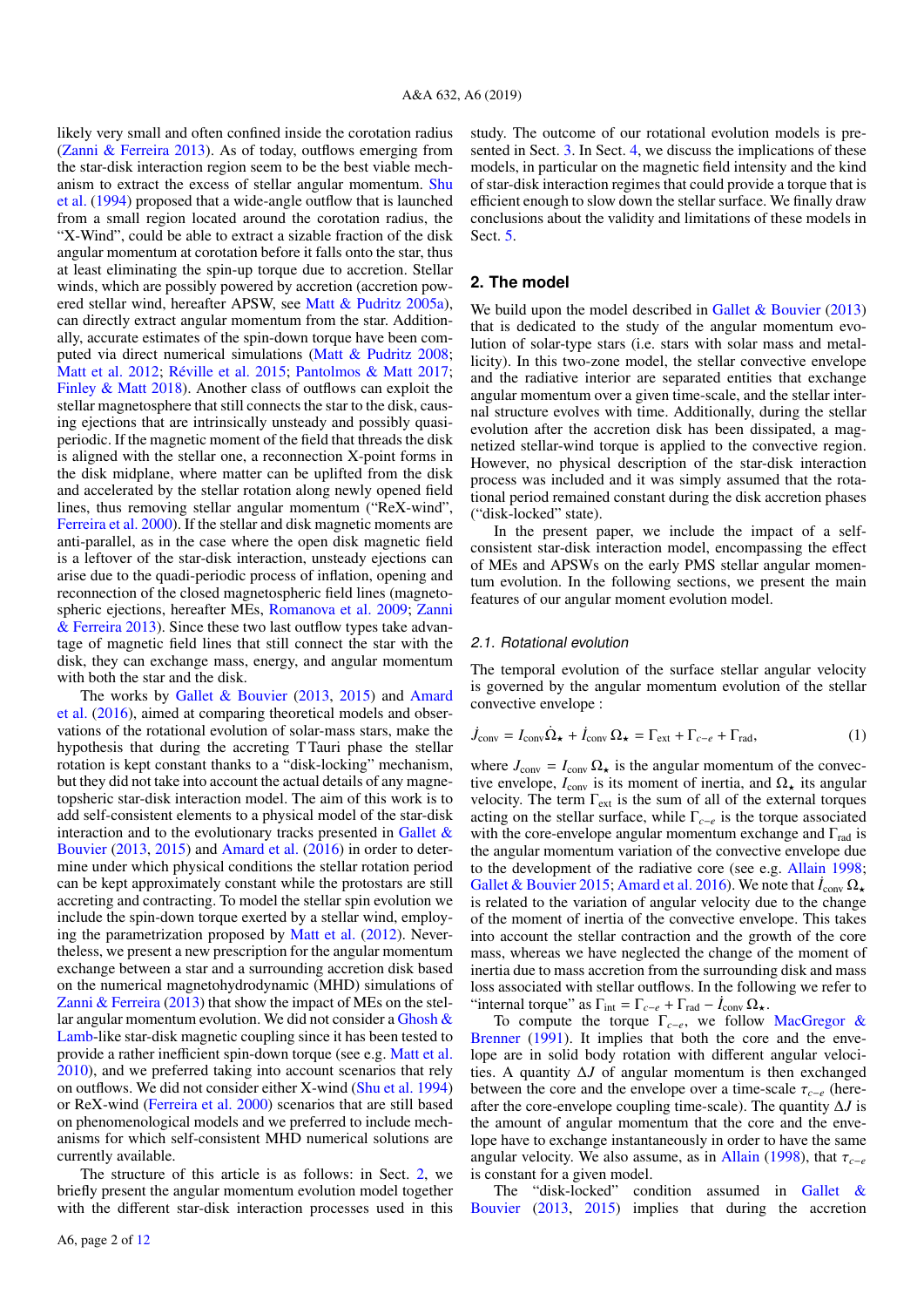phase  $\dot{\Omega}_\star = (\Gamma_{ext} + \Gamma_{int})/I_{conv} = 0$ , which gives  $\Gamma_{ext} = -\Gamma_{int}$ .<br>Here we remove this simplifying assumption by taking into Here we remove this simplifying assumption by taking into account the internal torques and providing an explicit expression for the external torques acting during the disk lifetime. These terms depend on the characteristics and the structure of the star, summarized in Sect. 2.2, and the torques associated with the magnetospheric star-disk interaction, presented in Sect. 2.3.

### 2.2. Stellar parameters, internal rotation, and magnetic field

To follow the evolution of the stellar structure from the PMS to the end of the MS, we used the standard solar mass model at solar metallicity  $Z = 0.013446$  (Asplund et al. 2009), from the grid of Amard et al. (2019) computed with STAREVOL, with a mixing length parameter  $\alpha = 1.973$  and an initial helium mass fraction *Y*, which is equal to 0.269. The initial time  $t_0$  of the model is 970 yr but we only start to display the evolution at 1 Myr since there are no observations before the Orion Nebula Cluster (hereafter ONC) age. It is important to note that the structure models do not include the effects of accretion or rotation, and they evolve at a constant mass during the disk-coupling phase.

All of the external torques that are presented in Sect. 2.3 require the intensity of the dipole component of the stellar magnetic field *B*<sub>dip</sub> as input. In Gallet & Bouvier (2013, 2015), *B*<sub>dip</sub> was initially identified as the mean magnetic field  $B_{CR}$  estimated by the BOREAS<sup>1</sup> routine (Cranmer & Saar 2011) that provides the temporal evolution of the mean magnetic field intensity as a function of stellar parameters. In Cranmer & Saar  $(2011)$  the mean magnetic field  $B_{CR}$  is given by

$$
B_{\rm CR} = 1.13 \sqrt{\frac{8\pi \rho_* k_{\rm B} T_{\rm eff}}{\mu m_{\rm H}}} \frac{0.55}{\left[1 + (x/0.16)^{2.3}\right]^{1.22}},\tag{2}
$$

where  $x = Ro/Ro_{\odot}$  with  $Ro = P_{\text{rot}}/\tau_{\text{conv}}$  the Rossby number with  $P_{\text{ext}}$  the rotation period  $\tau_{\text{conv}}$  the convective turnover timescale  $P_{\text{rot}}$  the rotation period,  $\tau_{\text{conv}}$  the convective turnover timescale (see Wright et al. 2011; Oglethorpe & Garaud 2013, for more details about the convective turnover timescale),  $Ro_{\odot} = 1.96$ ,  $\rho_*$ the photospheric mass density,  $k_B$  the Boltzmann's constant,  $T_{\text{eff}}$ the effective temperature,  $\mu$  the mean atomic weight, and  $m_H$  the mass of a hydrogen atom.

The BOREAS routine reproduces reasonably well the mean magnetic field and the mass loss rate of the present day Sun  $(\langle B_{\odot} \rangle \approx 2$ –7 G and  $\dot{M}_{\odot} \approx 2 \times 10^{-14} M_{\odot} \text{ yr}^{-1}$ ). We note that for less massive stars, this formalism produces magnetic fields with smaller intensity than what is measured using spectropolarimetry (Morin et al. 2008, 2010). When extrapolated to convective T Tauri stars, this model does not provide magnetic fields consistent with the total mean stellar field intensity, but the strength produced by the BOREAS model is compatible with the dipolar components of CTTS (a few hundred Gauss<sup>2</sup>). We assume that our torque models only depend on the dipolar field intensity since, due to its slower radial decrease, the dipolar component is mainly responsible for the large-scale magnetic interactions of the star with its surroundings.

To further investigate the magnetic field strength required by the star-disk interaction processes to prevent the star from spin-



**[Fig. 1.](https://dexter.edpsciences.org/applet.php?DOI=10.1051/0004-6361/201935432&pdf_id=1)** Evolution of stellar radius  $R_{\star}$  ( $R_{\odot}$ ) (*upper panel*), magnetic field  $B_{CR} + B_{mod}$  (G) (*middle panel*), and effective temperature  $T_{eff}$  (K) (*lower panel*) as function of time. It is for a  $1 M_{\odot}$  star at solar metallicity and for accretion rate at 1 Myr of  $\dot{M}_{\text{acc,init}} = 10^{-9} M_{\odot} \text{ yr}^{-1}$ . The stellar model<br>is from American 1.0010). The doched line in the unner nangleoreal is from Amard et al. (2019). The dashed line in the *upper panel* corresponds to  $R_{\star} = 2.5 R_{\odot}$ . In the *middle panel*, the colours correspond to the three different initial rotation rates: fast (blue), median (green), and slow (red). The solid lines are for  $Q_{\text{acc}} = 10\%$  and the dotted lines are for  $Q_{\text{acc}} = 1\%$ .

ning up, we introduced a dipolar magnetic field intensity  $B_{\text{mod}}$ that we assume is constant during the disk lifetime. This magnetic field strength was chosen so as to best reproduce the rotational distribution observed in the early-PMS phase. After the disk dissipation, the numerical model switches to the mean magnetic field  $B_{CR}$ , but the transition between  $B_{mod}$  and  $B_{CR}$  can be very abrupt and thus not physically consistent.

Figure 1 shows the evolution of the stellar radius  $(R_{\star})$ , some examples of the magnetic field intensity  $(B_{CR} + B_{mod})$ , and the effective temperature  $(T_{\text{eff}})$  as a function of time. It is important to notice that the magnetic field evolution changes with the parameters that define our models, see Sect. 3. In this figure, the transition between a disk and disk-less regime is depicted by the sharp decrease of the magnetic field intensity. It corresponds to the shift between the constant required magnetic field *B*<sub>mod</sub> to the BOREAS' magnetic field  $B_{CR}$ .

# 2.3. Star-disk interaction and associated torques

The star-disk interaction is described in the framework of the scenario proposed by Zanni & Ferreira (2013). The model is based on axisymmetric magnetohydrodynamic numerical simulations of the interaction of a purely dipolar magnetosphere with the surrounding accretion disk. In this context the star can exchange angular momentum with its surrounding environment in three different ways: firstly, through the accretion of angular momentum from the disk; secondly, via the action of MEs associated with the inflation, expansion, and reconnection process of closed magnetic field lines connecting the star and the disk; and thirdly with angular momentum loss due to stellar winds. Indeed, once the disk has dissipated, stellar winds remain the only spindown torque.

#### 2.3.1. Accretion

According to Zanni & Ferreira (2013), if the stellar magnetic field is strongly coupled to the accretion disk (i.e. assuming

<sup>1</sup> <http://lasp.colorado.edu/~cranmer/Data/Mdot2011/>

<sup>2</sup> It is important to note that in our models, the  $B_{\text{dip}}$  value corresponds to the dipolar field intensity at the magnetic equator, which is the value entering the definition of the magnetic dipole moment. Spectropolarimetric observations that perform spherical harmonics decomposition of the surface stellar field, usually provide the values of the components at their magnetic pole (see e.g. Donati et al. 2011), which in the case of a dipole is twice its equatorial strength.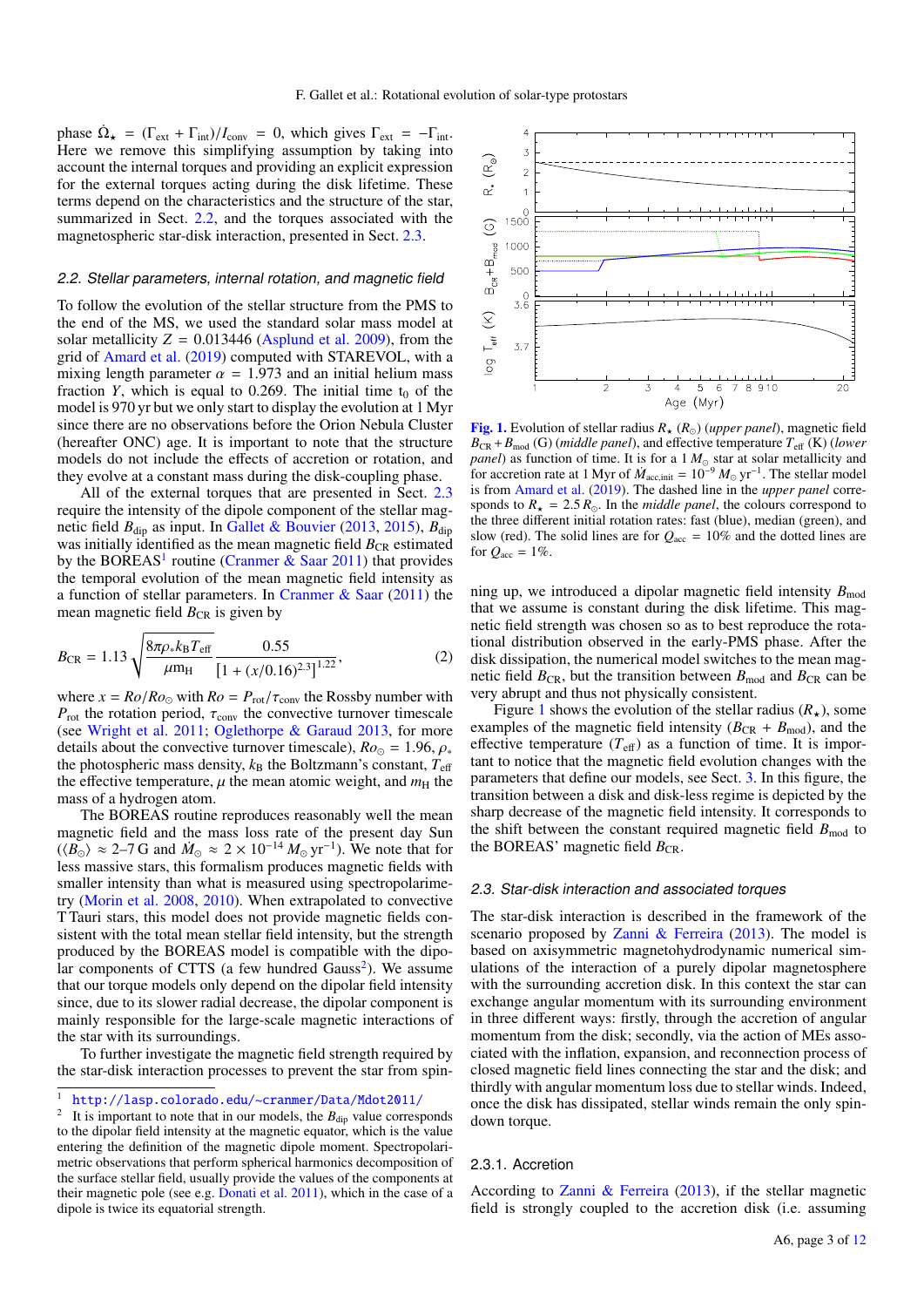that the disk material is characterized by a low enough magnetic resistivity), the stellar magnetosphere is steadily connected with the disk over a limited radial extent around the truncation radius *R*<sup>t</sup> . At this radius, the accretion flow is deviated to form the accretion curtains and the star directly accretes mass and angular momentum from the disk.

We assume that the mass accretion rate evolves according to a simple decay function based on Caratti O Garatti et al. (2012, i.e.  $\dot{M}_{\text{acc}} \propto t^{-1.2}$ 

$$
f_{\text{decay}}(t) = \left(\frac{t_{\text{disk}}}{t_{\text{init}}} - 1\right)^{-1.2} \left(\frac{t_{\text{disk}}}{t} - 1\right)^{1.2},\tag{3}
$$

where  $t_{\text{init}}$  is the starting age of our simulation (i.e.  $10^6$  yr),  $t_{\text{disk}}$ the disk lifetime, and *t* the age considered. The mass accretion rate is thus defined as  $\dot{M}_{\text{acc}}(t) = \dot{M}_{\text{acc,init}} f_{\text{decay}}(t)$ .<br>We parametrize the accretion torque  $\Gamma$ 

We parametrize the accretion torque  $\Gamma_{\text{acc}}$  as

$$
\Gamma_{\text{acc}} = K_{\text{acc}} \dot{M}_{\text{acc}} \sqrt{\text{GM}_{\star} R_{\text{t}}},\tag{4}
$$

which is proportional to the mass accretion rate  $\dot{M}_{\text{acc}}$  and to the disk specific Keplerian angular momentum in the truncation region. As it is better specified in the next section, the proportionality constant  $K_{\text{acc}}$  takes into account the fact that in the truncation region, the disk is not in Keplerian rotation because of disk outflows that have extracted a relevant fraction of the disk angular momentum. The radius  $R_t$  corresponds to the region around the star where the dipolar magnetosphere truncates the accretion disk. It can be approximated by (Bessolaz et al. 2008):

$$
R_{\rm t} = K_{\rm t} \left( \frac{B_{\rm dip}^4 R_{\star}^{12}}{\text{GM}_{\star} \dot{M}_{\rm acc}^2} \right)^{1/7},\tag{5}
$$

where  $K_t$  is a dimensionless parameter. Following Long et al. (2005) and Zanni & Ferreira (2009), we assume  $K_t = 0.5$ .

# 2.3.2. Magnetospheric ejections

The MEs (Zanni & Ferreira 2013) result from the interaction of a stellar magnetosphere and an accretion disk that produces the expansion and reconnection of the magnetic field lines connecting the star with its surrounding disk. The resulting inflation at mid-latitudes of the dipolar magnetic field lines is very dynamic and goes along with outflows that can exchange mass and angular momentum with both the disk and the star. Because of the magnetic field lines reconnection, these outflows detach from the magnetosphere and continue their propagation as magnetic islands, which are disconnected from the central part of the stardisk system and are in between the open magnetic surfaces that are anchored into the star and those anchored into the disk (see Fig. 2 from Zanni & Ferreira 2013).

The opening of the magnetospheric field lines limits the size of the area over which the star and the disk are magnetically connected, which typically does not extend beyond the corotation radius:

$$
R_{\rm co} = \left(\frac{GM_{\star}}{\Omega_{\star}^2}\right)^{1/3}.\tag{6}
$$

Beyond this radius, the disk and the star do not have a direct magnetic connection. Therefore, the Ghosh & Lamb (1979) scenario cannot be directly applied: the disk region beyond corotation, which rotates slower than the star, cannot exert any direct spin-down torque onto the star. Here, we make the assumption

that the large-scale magnetic field is responsible for the angular momentum exchange between the different parts of the system. With this approximation, angular momentum and electric currents flow along magnetic field lines. The angular momentum is deposited, or extracted, where the electric current closes perpendicularly to the field, inducing a net Lorentz force. In Zanni & Ferreira (2009, see Sect. 4) it is shown that in order to have an angular momentum exchange between the star and the disk region beyond the corotation radius, a magnetic connection between the two is needed. The star-disk differential rotation generates an electric current flow that closes inside the disk along these field lines, thus depositing a fraction of the stellar angular momentum. We note that the solutions presented in  $Zanni$  & Ferreira (2013, see Appendix A), that are used here to constrain the torque models, do not display such a large-scale star-disk magnetic connection. In these simulations, only angular momentum exchanges between the star and the stellar wind, the MEs, and the part of the disk below corotation are possible.

As it is shown in Zanni & Ferreira (2013), one effect of the MEs is to reduce the "Keplerian" accretion torque. This is qualitatively expressed by the constant  $K_{\text{acc}} < 1$  that translates the fact that a fraction  $1 - K<sub>acc</sub>$  of the accretion torque is launched in the form of MEs. This effect is similar to the action of an X-Wind, which represents the limiting case with  $K_{\text{acc}} = 0$  for which all the disk angular momentum is extracted by the wind and the disk exerts no torque onto the star. In the case of MEs, we assume a lower efficiency and employ  $K_{\text{acc}} = 0.4$ .

The torque directly exerted by the MEs onto the star is related to a differential rotation effect between the star and the MEs. The torque exerted by stellar magnetic field lines coupled to a region of size ∆*R* of the MEs can be expressed as (Armitage & Clarke 1996; Matt & Pudritz 2005b)

$$
\Gamma_{\rm ME} = q \Delta R \frac{B_{\rm dip}^2 R_{\star}^6}{R_{\rm t}^4},\tag{7}
$$

where  $q = B_{\phi}/B_{z} \propto [\Omega_{\text{MEs}} - \Omega_{\star}] / \Omega_{\text{MEs}}$  (Livio & Pringle 1992; Armitage & Clarke 1996; Matt & Pudritz 2005a) takes into account the differential rotation between the star and the MEs. This factor can be approximated as:

$$
q \propto K_{\rm rot} - \left(\frac{R_{\rm t}}{R_{\rm co}}\right)^{3/2},\tag{8}
$$

with  $K_{\text{rot}} = 0.7$ . A  $K_{\text{rot}} < 1$  expresses the fact that the MEs rotate at a sub-Keplerian rate. Assuming  $\Delta R \propto R_t$ , the MEs torque can be written as:

$$
\Gamma_{\rm ME} = K_{\rm ME} \frac{B_{\rm dip}^2 R_{\star}^6}{R_{\rm t}^3} \left[ K_{\rm rot} - \left( \frac{R_{\rm t}}{R_{\rm co}} \right)^{3/2} \right],\tag{9}
$$

where  $K_{ME} = 0.21$ . It is interesting to note that this torque spinsdown the star only for  $R_t > K_{rot}^{2/3} R_{\text{co}}$  while for a lower truncation radius the MEs spin the stellar surface up radius, the MEs spin the stellar surface up.

We used the results of the simulations presented in Zanni  $\&$  Ferreira (2013) to calibrate the constants appearing in Eqs. (4) and (9). These results explore only a small fraction of the parameter space of the star-disk interaction problem and even this limited sample suggests that the  $K_{\text{acc}}$ ,  $K_{\text{rot}}$ , and  $K_{\text{ME}}$  values are not constant and are a function of the parameters of the model, such as the mass accretion rate. However, the simple formulation adopted in this paper allows one to reproduce the main feature of the MEs scenario, such as the decrease of the accretion torque or the spin-up and spin-down change depending on the relative position of the truncation and corotation radii.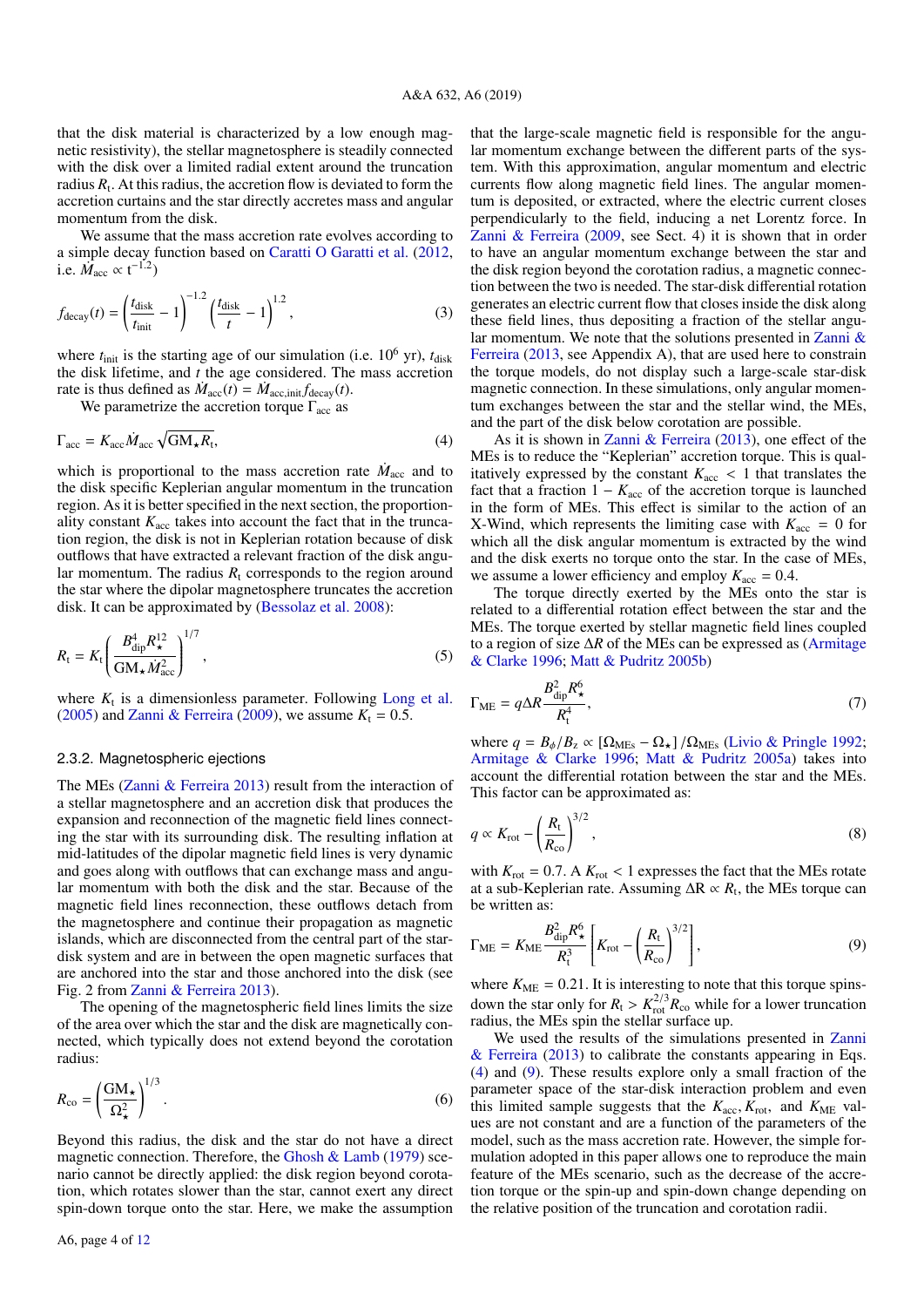

**[Fig. 2.](https://dexter.edpsciences.org/applet.php?DOI=10.1051/0004-6361/201935432&pdf_id=2)** Evolution of  $\dot{M}_\star$  as function of time in case of fast (blue) and slow (red) initially retating stars. For each retators, two initial mass slow (red) initially rotating stars. For each rotators, two initial mass accretion rates are investigated  $\dot{M}_{\text{acc}} = 10^{-10}$  (*upper panel*) and  $10^{-7}$ (*lower panel*)  $M_{\odot}$  yr<sup>-1</sup> with  $Q_{\text{acc}} = 1$  (dotted) and 10% (solid).

#### 2.3.3. Stellar winds

The torque exerted by the magnetized stellar winds on the stellar surface can be expressed as (see Weber & Davis 1967)

$$
\Gamma_{\text{wind}} = \dot{M}_{\text{wind}} r_{\text{A}}^2 \, \Omega_{\star} \tag{10}
$$

where  $\dot{M}_{wind}$  is the wind mass loss rate and  $r_A$  is the average value of the Alfvén radius. We use the expression obtained by Matt et al. (2012)

$$
r_{\rm A} = K_1 \left[ \frac{B_{\rm p}^2 R_{\star}^2}{\dot{M}_{\rm wind} \sqrt{K_2^2 v_{\rm esc}^2 + \Omega_{\star}^2 R_{\star}^2}} \right]^m R_{\star},
$$
\n(11)

where  $v_{\text{esc}} =$ <br>values  $m =$  $2GM_{\star}/R_{\star}$  is the escape velocity. We assume the 2177 and  $K_2 = 0.0506$  provided by Matt et al. values  $m = 0.2177$  and  $K_2 = 0.0506$ , provided by Matt et al. (2012). The constant  $K_1$  is given in Table 2.

In agreement with the APSW scenario (Matt & Pudritz 2005a), we assume that during the disk-accretion phase, the stellar wind takes its driving power from a fraction of the energy dissipated by the impact of the accretion columns onto the stellar surface. This establishes a relation between the accretion and the wind driving power and consequently between the mass accretion and the wind outflow rate. We take into account two values for the accretion ratio  $\dot{M}_{wind}/\dot{M}_{acc} = Q_{acc} = 1\%$  and  $10\%$ <sup>3</sup>.<br>After the disk has dissinated  $(t > \tau_{disk})$  the stellar

After the disk has dissipated  $(t > \tau_{disk})$ , the stellar wind can not derive its power from accretion anymore and the stellar wind torque becomes the only spin-down mechanism left. As in Gallet & Bouvier (2013, 2015), during this phase the mass-loss is estimated using the BOREAS routine (Cranmer & Saar 2011) that uses the stellar angular velocity, luminosity, and radius as input. In order to prevent a sharp transition at  $t = \tau_{disk}$  during the star-disk interaction regime, we use the wind mass loss rate as the maximum value between the accretion-powered and the BOREAS's rates. Figure 2 displays the evolution of the mass loss rate as a function of time from the disk accretion phase up to the late PMS for some of our models. The figure clearly shows the transition between the APSW mass loss rate and the BOREAS's mass loss rate at  $t = \tau_{disk}$ .



[Fig. 3.](https://dexter.edpsciences.org/applet.php?DOI=10.1051/0004-6361/201935432&pdf_id=3) External torques as function of mass accretion rate (lower axis) and corresponding truncation radius (upper axis) for given set of stellar parameters at 1 Myr ( $M_{\star} = 1.0 M_{\odot}$ ,  $R_{\star} = 2.5 R_{\odot}$ ,  $P_{\star} = 7$  days,  $B_{p} =$ 1 kG). The accretion torque  $\Gamma_{\text{acc}}$  (black dotted line), the maximum spinup torque allowed  $\Gamma_{\text{acc}}$  ( $K_{\text{acc}} = 1$ ) (grey dotted line), the MEs torque Γ<sub>ME</sub> (dot-dashed line), the stellar wind torque Γ<sub>wind</sub> for  $Q_{\text{acc}} = 1\%$  (grey dashed line) and  $Q_{\text{acc}} = 10\%$  (black dashed line), and the total external torque  $\Gamma_{ext} = \Gamma_{acc} + \Gamma_{ME} + \Gamma_{wind}$  for  $Q_{acc} = 1\%$  (orange solid line) and  $Q_{\text{acc}} = 10\%$  (red solid line) are plotted.

#### 2.3.4. External torque summary

In order to point out some important properties of the total external torque  $\Gamma_{ext} = \Gamma_{acc} + \Gamma_{ME} + \Gamma_{wind}$  that acts during the accretion phases, we plot in Fig. 3 the torques presented in Sects. 2.3.1– 2.3.3 as a function of the mass accretion rate for a solar mass star with a radius  $R_{\star} = 2.5 R_{\odot}$ , a rotation period of seven days (i.e.  $\approx$ 0.07 of the break-up speed), and a dipolar field  $B_p = 1$  kG. The black and grey dotted lines are the accretion torque and the maximum accretion torque (i.e.  $K_{\text{acc}} = 1$ ), respectively. The torque associated to the MEs is shown with a black dot-dashed line, and the grey and black dashed line represent the stellar wind torque for  $Q_{\text{acc}} = 1\%$  and  $Q_{\text{acc}} = 10\%$ , respectively. Finally, the orange and red solid lines show the evolution of the total external torque for  $Q_{\text{acc}} = 1\%$  and  $Q_{\text{acc}} = 10\%$ , respectively.

As the disk truncation gets closer to the stellar surface, Γext assumes positive values (i.e. it exerts a spin-up torque) and asymptotically approaches the limiting value  $\Gamma_{ext} \approx$ and asymptotically approaches the limiting value  $I_{ext} \approx M_{acc} \sqrt{GM_{\star}R_t}$  (i.e.  $\Gamma_{acc}$  with  $K_{acc} = 1$ ). This coincides with the fact that in such a situation the external torque is dominated by fact that, in such a situation, the external torque is dominated by accretion and the spin-down effects associated with MEs become negligible (Zanni & Ferreira 2013). In this regime, even a massive stellar wind ( $Q_{\text{acc}} = 10\%$ ) is not able to balance the accretion torque. One can notice that, in contrast with the Zanni  $\&$ Ferreira (2013) simulations, in this regime the spin-up torque associated to the MEs is even larger than the spin-up torque due to accretion. This is a consequence of having assumed constant  $K_{ME}$  and  $K_{acc}$  values, while the Zanni & Ferreira (2013) simulations suggest that  $K_{\text{acc}}$  ( $K_{\text{ME}}$ ) increases (decreases) with the accretion rate and the  $R_t/R_{co}$  value. On the other hand, the  $\Gamma_{\text{acc}}$  +  $\Gamma_{\text{ME}}$  sum becomes comparable to the maximum total spinup torque ( $\Gamma_{\text{acc}}$  with  $K_{\text{acc}} = 1$ ), which is consistent with the simulations employed to calibrate our models.

For  $Q_{\text{acc}} = 1\%$ , the spin-down torque due to MEs becomes comparable to the stellar wind's torque for  $R_t/R_{\text{co}} \approx 1$  and becomes more important for larger  $R_t/R_{\text{co}}$  values. For  $Q_{\text{acc}}$  = 10%, the MEs and stellar wind spin-down torques become

<sup>&</sup>lt;sup>3</sup> This assumption is equivalent to assume a  $K_1 = 1.3$  constant, as originally found by Matt et al. (2012), and  $Q_{\text{acc}} \approx 3\%$  and  $Q_{\text{acc}} \approx 30\%$ , respectively.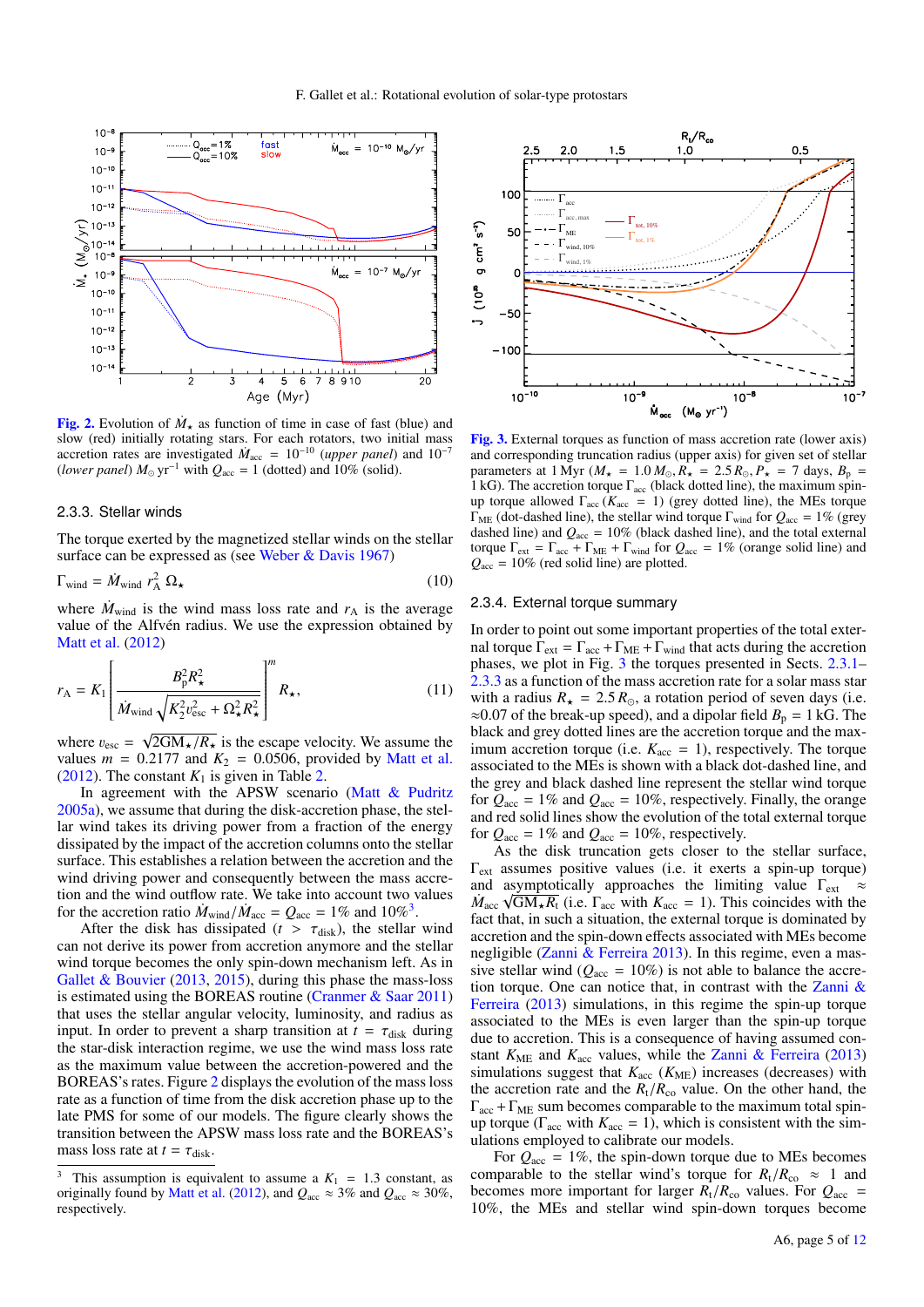comparable for even larger  $R_t/R_{\text{co}}$  values, corresponding to a strong propeller regime (Illarionov & Sunyaev 1975) in which the stellar centrifugal barrier prevents the disk from accreting (see Sect. 4.2). For  $Q_{\text{acc}} = 1\%$ , and even more so for  $Q_{\text{acc}} = 10\%$ , in a steadily accreting regime (i.e.  $R_t < R_{\rm co}$ ), the spin-down torque that is due to stellar winds is always more important than the MEs' torque.

In agreement with the Zanni & Ferreira (2013) results, the  $\Gamma_{\text{ext}} = 0$  condition (i.e. when the spin-down torques associated with the MEs and the stellar wind exactly balance the accretion torque) is already attained for  $R_t < R_{\rm co}$  even in the presence of a weak stellar wind ( $Q_{\text{acc}} = 1\%$ ). This condition is clearly not sufficient to keep the stellar angular velocity constant, which requires the spin-down torques to balance both accretion and internal torques ( $\Gamma_{int} \neq 0$ ). For both values of  $Q_{acc}$ , it is possible to define an optimal configuration, corresponding to the minito define an optimal configuration, corresponding to the minimum of the  $\Gamma_{ext}$  curves, as something that is related to the most efficient spin-down torque that can be obtained for a given set of stellar parameters. For  $Q_{\text{acc}} = 10\%$ , such a configuration is obtained for  $R_t \leq R_{\text{co}}$  and the spin-down torque is dominated by the stellar wind. For  $Q_{\text{acc}} = 1\%$ , the maximum spin-down is attained for  $R_t \geq R_{\rm co}$  and the MEs spin-down torque becomes more important than the stellar wind torque. This is consistent with the Zanni  $\&$  Ferreira (2013) results, which show that the system must enter a propeller regime in order for the star-disk interaction's spin-down torque to be strong enough to balance the stellar contraction.

As the truncation radius moves further out due to the decrease of the accretion rate, the total external torque still leads to a spin-down, but it gets weaker. For a given value of the stellar magnetic field, the increase of the differential rotation between the star and the MEs in Eq. (9) does not balance the weakening of the magnetic field intensity in the truncation region, while the stellar wind torque weakens since its mass outflow rate decreases.

# **3. Results**

In order to compare with the observed distributions of stellar periods of rotation, we computed rotational evolution models by varying the initial (at 1 Myr) period of rotation, accretion rate, dipolar field intensity, and stellar wind mass-loss rate.

#### 3.1. Rotational period constraints and models

We used the rotation period distribution of five star-forming regions from 1.5 Myr (The Orion Nebula Cluster, Rodríguez-Ledesma et al. 2009) to 13 Myr (the h PER cluster, Moraux et al. 2013) as observational constraints for the angular velocity evolution of solar-like stars. The age and the references for each cluster are listed in Table 1. Among these clusters, ONC, NGC 6530, Cep OB3B, and NGC 2362 display near-infrared excesses that are associated to the presence of circumstellar disks and by extension to a disk-coupling phase (Bell et al. 2013).

We computed models for slow, median, and fast rotators, which are characterized by a different initial period of rotation at 1 Myr. The initial rotation periods were chosen following Gallet & Bouvier (2015) so as to be able to compare the rotational tracks of this paper with the ones from their work. The different types of rotators are characterized by a core-envelope coupling time-scale  $\tau_{c-e}$ , a disk lifetime  $\tau_{disk}$ , and an initial rotational period  $P_{\text{init}}$  (see Table 2). We computed the evolution of each rotator for four different initial mass accretion rates in the range  $\dot{M}_{\text{init}} = 10^{-10} - 10^{-7} M_{\odot} \text{ yr}^{-1}$  and used two possible values

Table 1. Open clusters whose rotational distributions are used is this study.

| Cluster         | Age<br>(Myr)                | Ref. |
|-----------------|-----------------------------|------|
| ONC             | 1.5                         |      |
| NGC 6530        | $\mathcal{D}_{\mathcal{L}}$ | 2    |
| Cep OB3b        | 4                           | 3    |
| <b>NGC 2362</b> | 5                           | 4    |
| h PER           | 13                          | 5    |

References. (1) Rodríguez-Ledesma et al. (2009); (2) Henderson & Stassun (2012); (3) Littlefair et al. (2010); (4) Irwin et al. (2008); (5) Moraux et al. (2013).

Table 2. Model parameters.

| Parameter                | Slow | Median | Fast                  |
|--------------------------|------|--------|-----------------------|
| $P_{\text{init}}$ (days) | x    | 5      | 1.4                   |
| $\tau_{c-e}$ (Myr)       | 30   | 28     | 10                    |
| $\tau_{disk}$ (Myr)      | 9    | 6      | $\mathcal{D}_{\cdot}$ |
| $K_1$                    | 17   | 17     | 17                    |

of the stellar wind mass loss and accretion rate ratio during the accretion phases,  $Q_{\text{acc}} = 1\%$  and 10%. After the disk dissipates, the wind mass loss rate that is provided by the BOREAS model (Cranmer & Saar 2011) is employed, as in Gallet & Bouvier (2013, 2015), see Fig. 2.

During the disk accretion phases, the following two prescriptions were adopted for the dipolar field strength: firstly,  $B_{CR}$ (the Cranmer & Saar 2011 magnetic field) as provided by the BOREAS model; and secondly,  $B_{\text{mod}}$ , a constant value chosen to better reproduce the observed rotational distributions. The  $B_{\text{mod}}$ value was chosen so that the rotational tracks fit the initial stellar period at 1 Myr and the corresponding percentile of the h PER cluster at 13 Myr. Clusters older than the h PER cluster are thus not used to constrain  $B_{\text{mod}}$ . It is important to notice that we do not try to reproduce a perfectly constant spin evolution, but we follow the general assumption that a star in a given rotation state (fast/median/slow) remains in that regime from the early-PMS up to the early-MS phase. The underlying hypothesis is that the initial conditions dictate the evolution of the surface rotation rate of the stars during these phases. We recall that a constant  $B_{\text{mod}}$  is only used during the star-disk interaction phase and in both cases the Cranmer & Saar  $(2011)$  magnetic field is used to follow the angular velocity evolution after the end of the disk lifetime. The values of  $B_{CR}$  at 1 Myr, its maximum value reached during the disk lifetime, and  $B_{\text{mod}}$  are given in Table 3.

Figures 4 and 5 display the surface angular velocity evolution of fast and slow initially rotating stars as a function of age for two different accretion rates  $\dot{M}_{\text{acc,init}} = 10^{-9} M_{\odot} \text{ yr}^{-1}$ <br>and  $10^{-8} M_{\text{c}} \text{ yr}^{-1}$  respectively In these figures, we compare the and  $10^{-8} M_{\odot} \text{ yr}^{-1}$ , respectively. In these figures, we compare the angular velocity evolution resulting from using the MEs and APSW processes at the two  $Q_{\text{acc}}$  efficiency, either by using the Cranmer & Saar (2011) magnetic field  $B_{CR}$  (blue and red line) or the imposed magnetic field  $B_{\text{mod}}$ . It is important to note that we only display the first 20 Myr of the evolution because it is at the core of the present work.

In these figures, it is clear that for the initially slow rotating stars, the MEs and APSW processes with the imposed magnetic field  $B_{\text{mod}}$  better match the early-PMS observation than the models using the Cranmer's magnetic field. For these slow rotators,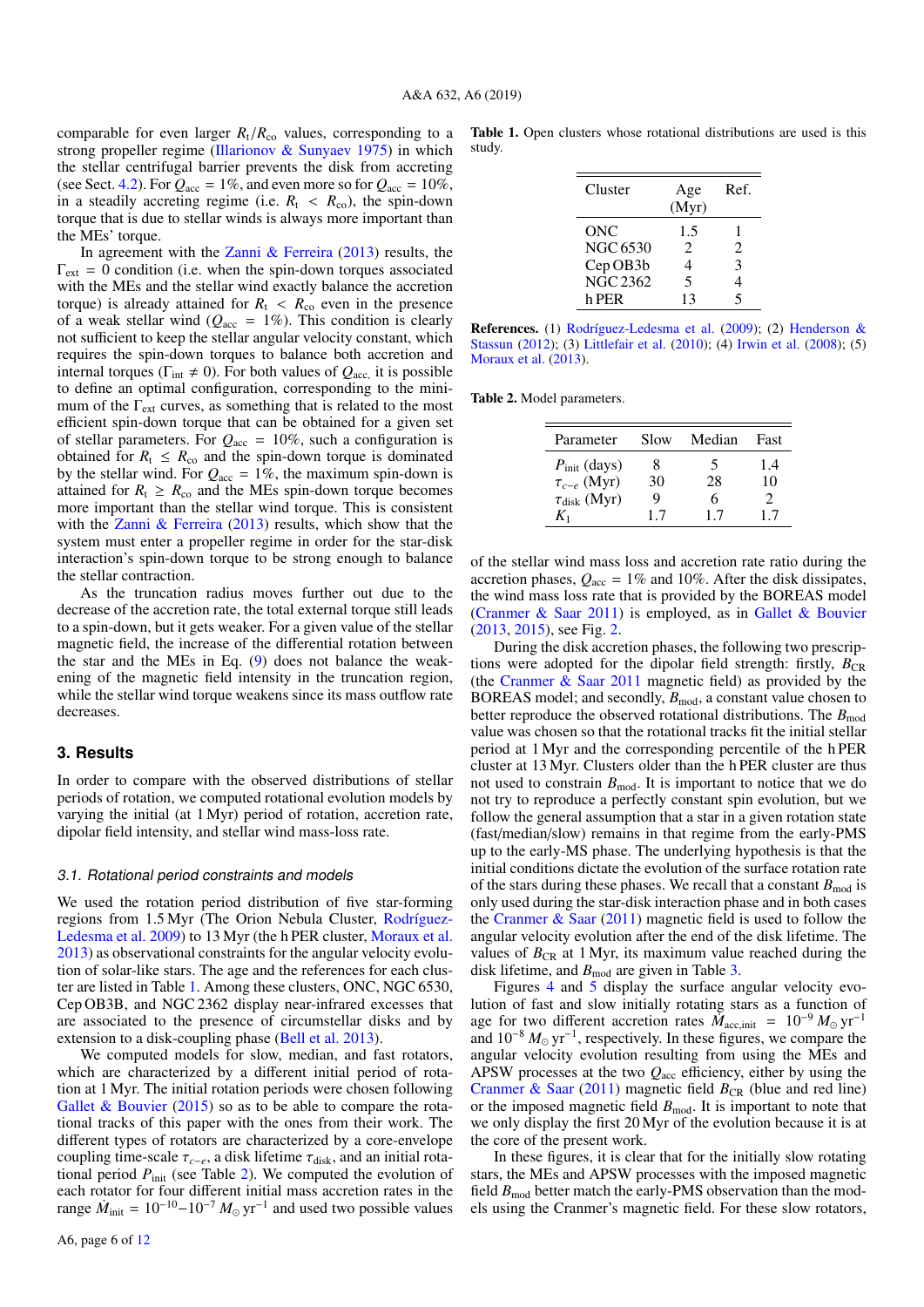Table 3. Magnetic field strength (in G) employed in angular velocity evolution models at 1 Myr.

| (a) $Q_{\text{acc}} = 1\%$           | $B_{CR}$ |              |     | $B_{\text{mod}}$ |                  |      |
|--------------------------------------|----------|--------------|-----|------------------|------------------|------|
| $M_{\rm acc}/P_{\rm rot}$ (d)        | 1.4      | 5            | 8   | 1.4              | 5                | 8    |
| $10^{-7} M_{\odot} \text{ yr}^{-1}$  | 653      | 898          | 939 | 500              | 2000             | 2600 |
| $10^{-8} M_{\odot} \text{ yr}^{-1}$  | 712      | 880          | 914 | 400              | 1200             | 1600 |
| $10^{-9} M_{\odot} \,\rm yr^{-1}$    | 715      | 882          | 902 | 700              | 1300             | 1300 |
| $10^{-10} M_{\odot} \text{ yr}^{-1}$ | 655      | 895          | 925 | 1700             | 2400             | 2200 |
| (b) $Q_{\text{acc}} = 10\%$          |          | $B_{\rm CR}$ |     |                  | $B_{\text{mod}}$ |      |
| $\dot{M}_{\rm acc}/P_{\rm rot}$ (d)  | 1.4      | 5            | 8   | 1.4              | 5                | 8    |
| $10^{-7} M_{\odot} \text{ yr}^{-1}$  | 640      | 821          | 850 | 300              | 900              | 1300 |
| $10^{-8} M_{\odot} \,\rm yr^{-1}$    | 699      | 775          | 785 | 300              | 600              | 900  |
| $10^{-9} M_{\odot} \,\rm yr^{-1}$    | 715      | 839          | 821 | 500              | 800              | 800  |
| $10^{-10} M_{\odot} \text{ yr}^{-1}$ | 655      | 890          | 911 | 1300             | 1800             | 1600 |

Notes. The values for  $B_{CR}$ , are the maximum magnetic field intensity reached by  $B_{CR}$  during the disk lifetime. The initial values (i.e. at 1 Myr) for  $B_{CR}$  are: 590, 530, 440 G for the fast, median, and slow rotators, respectively.

it suggests that a stronger magnetic field, of the order of the kG, is already required at early ages <1 Myr. However, for the initially fast rotating stars, it seems that both  $B_{\text{mod}}$  and  $B_{\text{CR}}$  are quite close to each other. It suggests that the Cranmer's magnetic field is in that case well suited to be used in the framework of the MEs and APSW processes. However, the rotational evolution of these rotators clearly overestimates the 90th percentile of ONC, Cep OB3b, and NGC 2326. This issue was already present in Gallet & Bouvier (2013, 2015) and comes from the constraints imposed by the h PER cluster at 13 Myr. Indeed, the contraction rate and the associated increase of the surface rotation due to angular momentum conservation impose a certain initial rotation period that is not compatible with the observed percentile of the rotation distribution in the previously mentioned clusters. We note that it is not an issue linked to the completeness of the rotation period observations; the rotational distribution of Cep OBS3b does indeed seem to be fully recovered for periods <7 days (see Littlefair et al. 2010) while the completeness of NGC 2362 is close to 100% (see Irwin et al. 2008). Additionally, we can see that the free contraction matches the upper part of some of the observations. These stars are more presumably outliers, with initial conditions associated to a very short disk lifetime (<1 Myr), that therefore populate the fast rotating part of the distributions at ZAMS.

### 3.2. Dipolar field intensity

In Table 3 we display the dipolar magnetic field values used to compute our models, the  $B_{CR}$  value provided by the Cranmer & Saar (2011) model at 1 Myr, its maximum value during the disk lifetime, and the  $B_{\text{mod}}$  stay constant during the star-disk interaction phases so as to fit the evolutionary tracks at 1 Myr and 13 Myr.

We note that  $B_{CR}$  is comparable, at least initially, to  $B_{mod}$ , yielding an approximately constant envelope rotation during the accretion phases for fast rotator models with weaker stellar winds ( $Q_{\text{acc}} = 1\%$ ) and accretion rates larger than  $10^{-9} M_{\odot} \text{ yr}^{-1}$ . See, for example, the evolutionary track in Fig. 5 for a fast rotator with  $Q_{\text{acc}} = 1\%$ . For fast rotator cases with a larger stellar wind mass-loss rate ( $Q_{\text{acc}} = 10\%$ ),  $B_{\text{CR}}$  can be even larger than the "optimal" *B*<sub>mod</sub> value, corresponding to a rapid spin-down

during the star-disk interaction stages, see for example the fast rotator model plotted with a grey line in Fig. 5.

In all other cases  $B_{\text{mod}}$  is larger than the  $B_{\text{CR}}$  estimate, with values that systematically exceed 500 G (corresponding to 1 kG maximum dipolar intensity at the magnetic pole) up to more than 2 kG (4 kG at the magnetic pole). Looking at the behaviour of the dipolar field intensity  $B_{\text{mod}}$  as a function of the free parameters of the rotational models, it is possible to highlight some trends. Given the same mass accretion rate and rotation period, the  $Q_{\text{acc}} = 10\%$  models require a weaker field than the  $Q_{\text{acc}} = 1\%$  cases; a more massive wind clearly provides a more efficient spin-down torque and requires a weaker magnetic field. For a fixed accretion rate, median and slow rotators require a stronger dipolar magnetic component than fast rotator; a more efficient spin-down torque is required to prevent them from spinning-up. For a given rotation period,  $B_{\text{mod}}$  displays a more complex behaviour as a function of the accretion rate, often passing through a minimum at intermediate accretion rates. This minimum of the dipolar field strength corresponds to the condition of maximum spin-down efficiency characterizing our external torque model outlined in Sect. 2.3.4 (see Fig. 3). To confirm this result, we plot in Fig. 6 the contribution of the different torques as a function of time in the case of the median rotator model for the four values of  $\dot{M}_{\text{acc,init}}$  considered and for  $Q = 1\%$ . In the same plots we also show the *R (R* straight)  $Q_{\text{acc}} = 1\%$ . In the same plots we also show the  $R_t/R_{\text{co}}$  ratio as a function of time. The lower left panel corresponds to the minimum field intensity found in the median rotator column in Table 3a. As consistent with the torque model discussed in Sect. 2.3.4, the star-disk system transits here through a configuration characterized by  $R_t/R_{\text{co}} \approx 1$ , roughly corresponding to the minimum (i.e. maximum spin-down efficiency) of the orange solid line in Fig. 3. Similar to the discussion in Sect. 2.3.4, for a higher mass accretion rate (a lower  $R_t/R_{\text{co}}$  ratio) the spin-down torque is dominated by the stellar wind. For a lower accretion rate, the MEs provide the main spin-down torque, while, correspondingly, the *R*<sub>t</sub>/*R*<sub>co</sub> value becomes quite large (up to 5 for  $\dot{M}_{\text{acc,ini}} = 10^{-10} M_{\odot} \text{ yr}^{-1}$ ). This indicates that the system is most likely in a (strong) propeller regime. Figure 6 also shows that the likely in a (strong) propeller regime. Figure 6 also shows that the total torque is not constant and null in time, which would correspond to a perfect constant  $\Omega_{\star}$  condition. This clearly points to the fact that the star-disk system can go through spin-down and spin-up phases during its evolution.

# **4. Discussion**

In the Sect. 3, we show how our modelling allows us to put some constraints on the intensity of the dipolar component of the stellar magnetic field necessary to prevent the star from spinning up during the star-disk interaction phases. Here, we discuss these results, their implications for the star-disk interaction regimes that provide an efficient enough spin-down torque, and the observational constraints and biases that could support or refute our findings.

#### 4.1. A magnetic dipole strength issue

The results presented in Sect. 3 show that, particularly in the case of median and slow rotators, dipolar magnetic fields that are stronger than 1 kG at their magnetic pole are required to efficiently reduce the stellar spin-up, independently of the main spin-down mechanism and the initial disk accretion rate. We recall that our models take into account only two specific mechanisms that can influence the stellar rotational evolution, namely stellar winds and magnetospheric ejections. However, the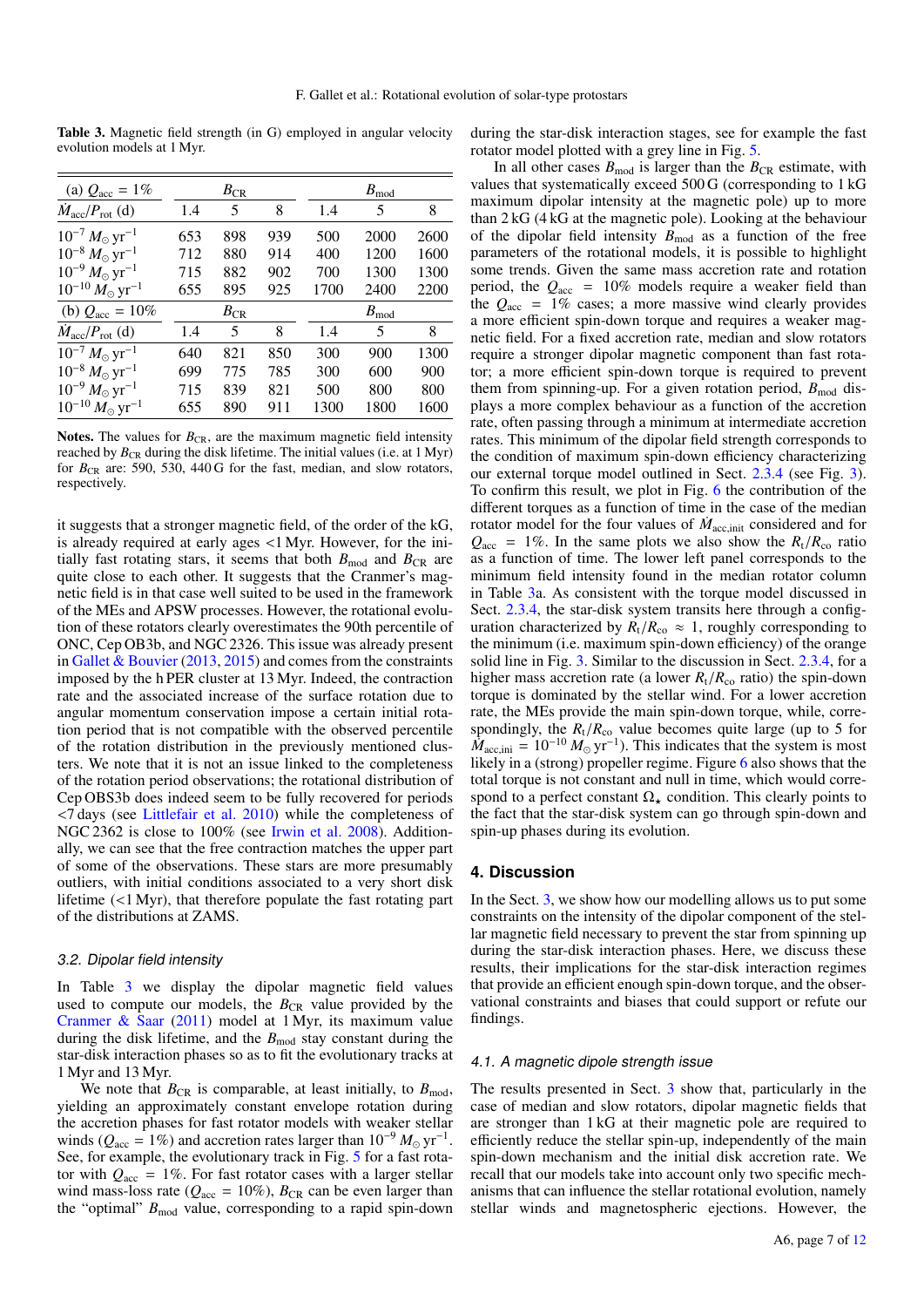

[Fig. 4.](https://dexter.edpsciences.org/applet.php?DOI=10.1051/0004-6361/201935432&pdf_id=4) Angular velocity evolution of stellar convective envelope as function of time for fast (up) and slow (down) rotator models in case where  $\dot{M}_{\text{acc,init}} = 10^{-9} M_{\odot} \text{ yr}^{-1}$ . The black and the grey solid lines represent the MEs and APSW processes with  $Q_{\text{acc}} = 1\%$  and  $Q_{\text{acc}} = 10\%$ , respectively, and the magnetic field is from the BOREAS routine from Cranmer & Saar (2011). The red and the blue dotted lines represent the models including the MEs and APSW processes with  $Q_{\text{acc}} = 1\%$  and  $Q_{\text{acc}} = 10\%$ , respectively, but with the numerically imposed magnetic field  $B_{\text{mod}}$ . The free contraction (i.e. without any external interaction) is shown by the magenta long-dashed line. It represents the increase of the rotation rate during a free contraction phase. The angular velocity is scaled to the angular velocity of the present Sun. The blue and the red tilted square and associated error bars represent, respectively, the 90th percentile and the 25th percentile of the rotational distributions of solar-type stars in star-forming regions and young open clusters obtained with a rejection sampling method described in Gallet & Bouvier (2013).

magnetic field values that we found are consistent with the magnetic field strength found by Matt et al. (2010) who use a model similar to Ghosh & Lamb (1979). As already mentioned in Sect. 1, other possible spin-down scenarios, such as X-winds (Shu et al. 1994) or ReX-winds (Ferreira et al. 2000) were not taken into account due to the lack of a self-consistent model or torque parametrization.

Classical T Tauri stars are known to have very strong surface average magnetic fields up to a few kG (Johns-Krull 2007). Spectropolarimetric observations using the Zeeman–Doppler Imaging (ZDI) technique can also provide constraints on the topology of the stellar field, and they often indicate the presence of a complex field where the dipolar component is not always dominant (see e.g. Johnstone et al. 2014). These reconstructions need a dense and regular sample of rotation period and cold stars. One strong limitation of this technique is that depending on the structure of the magnetic field, some components can cancel each other out (Morin et al. 2010), reducing the strength of the magnetic components. Moreover, the reconstructions are done at a specific time t, neglecting the possible temporal evolution of the magnetic topology.

Keeping this in mind, we tried to apply our simple torque model presented in Sect. 2 to the sample presented in Johnstone et al. (2014), and summarized here in Table 4. The dipolar field value corresponds to the intensity at the magnetic pole. We also

provide an estimate for the characteristic spin-up (positive) or spin-down (negative) timescale. We computed it as the ratio of the total (core plus envelope) angular momentum of the star  $J_{\star}$ and  $\Gamma_{ext}$  obtained with our torque model (see Sect. 2), using the stellar parameters displayed in Table 4.

Using the  $Q_{\text{acc}} = 10\%$  model, only AA Tau and BP Tau  $(B_{\text{dip}} = 1220 \text{ G})$  are characterized by a spin-down timescale of a few million years, which is compatible with the Kelvin– Helmholtz contraction timescale. V2129 Oph  $(B_{\text{dip}} = 970 \text{ G})$ , BP Tau  $(B_{\text{dip}} = 960 \text{ G})$ , CR Cha, and V2247 Oph are in a spindown state, but the associated timescale is larger than 10 Myr. GQ Lup, V2129 Oph ( $B_{\text{dip}} = 280$  G), TW Hya, and CV Cha are in a spin-up state. It is possible to notice that the same object can go from a spin-up to a spin-down state at different epochs, as in the case of V2129 Oph, or conversely, the efficiency of the spin-down torque can change, as is the case of BP Tau, which highlights the usefulness of multi-epoch observations. In applying the  $Q_{\text{acc}} = 1\%$  model, only AA Tau would be characterized by a spin-down timescale shorter than 5 Myr.

In our models we also made the limiting assumption that the  $B_{\text{mod}}$  magnetic field, selected to best reproduce the observed rotational evolution, stays constant during the disk accretion phase. Recently Folsom et al. (2016, 2018) investigated the evolution of the magnetic field strength and topology of low-mass stars from the PMS to the end of MS. They find that up to the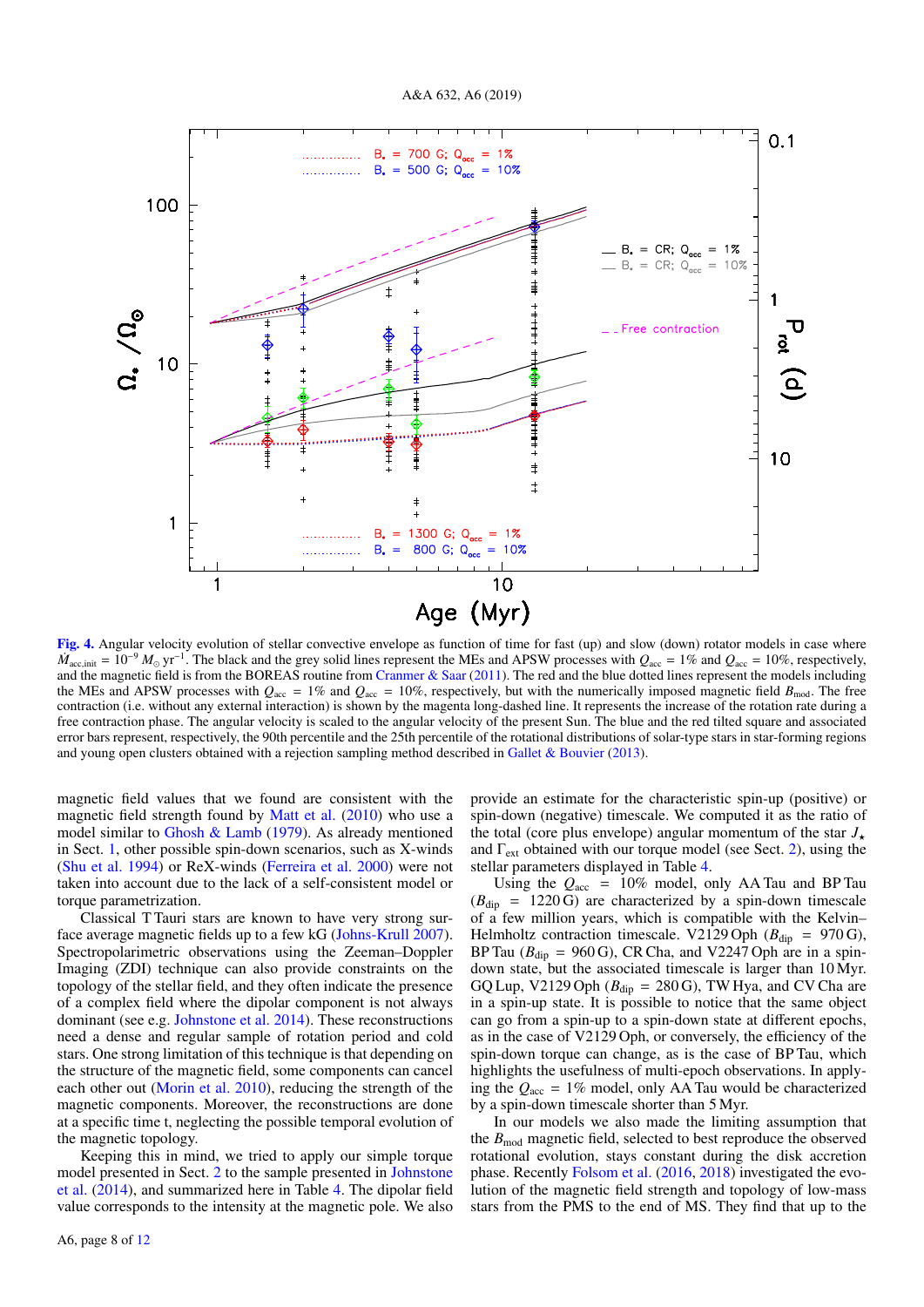F. Gallet et al.: Rotational evolution of solar-type protostars



[Fig. 5.](https://dexter.edpsciences.org/applet.php?DOI=10.1051/0004-6361/201935432&pdf_id=5) Same as Fig. 4, but for  $\dot{M}_{\text{acc,init}} = 10^{-8} M_{\odot} \text{ yr}^{-1}$ . It is important to note that for the fast rotation cases, the black and red lines are superimposed.



**[Fig. 6.](https://dexter.edpsciences.org/applet.php?DOI=10.1051/0004-6361/201935432&pdf_id=6)** Evolution of accretion torque Γ<sub>acc</sub> (dotted line), ME's torque Γ<sub>ME</sub> (solid line), stellar wind torque Γ<sub>wind</sub> (short dashed line), and positive torque due to stellar contraction (long dashed line) as function of time for median rotator with  $Q_{\text{acc}} = 1\%$  and  $\dot{M}_{\text{acc,init}} = 10^{-7} \dot{M}_{\odot} \text{yr}^{-1}$  (*upper*<br>name)  $\dot{M}_{\text{acc,init}} = 10^{-8} M_{\text{c}} \text{yr}^{-1}$  (*upper* middl  $pane$ ,  $\dot{M}_{\text{acc,init}} = 10^{-8} M_{\odot} \text{ yr}^{-1}$  (*upper middle panel*),  $\dot{M}_{\text{acc,init}} = 10^{-9} M_{\odot} \text{ yr}^{-1}$  (*lower middle panel*), and  $\dot{M}_{\text{acc,init}} = 10^{-10} M_{\odot} \text{ yr}^{-1}$  (*lower panel*). The red solid line is the sum of all The red solid line is the sum of all of these torque contributions. The blue solid line represents the zero torque condition leading to a constant angular velocity during the disk accretion phase. The grey solid line shows the evolution of  $R_t/R_{\text{co}}$ .

ZAMS, the magnetic field properties are primarily driven by the structural evolution of the stars, while during the MS phase the magnetic field strength decreases with a decreasing stellar rotational period. Actually, the intensity of the magnetic field rapidly decreases during the first 10 Myr of the stellar evolution (Folsom et al. 2016) following the increase of the complexity of the internal structure (Gregory et al. 2012; Villebrun et al. 2019).

#### 4.2. The interaction regimes

As discussed in Sect. 3.2, the  $Q_{\text{acc}} = 10\%$  models, and according to which the mass outflow rate of the stellar wind during the disk accretion phase corresponds to 10% of the mass accretion rate, require a weaker dipolar field that is closer to the typically observed values than the intensities required by the  $Q_{\text{acc}} = 1\%$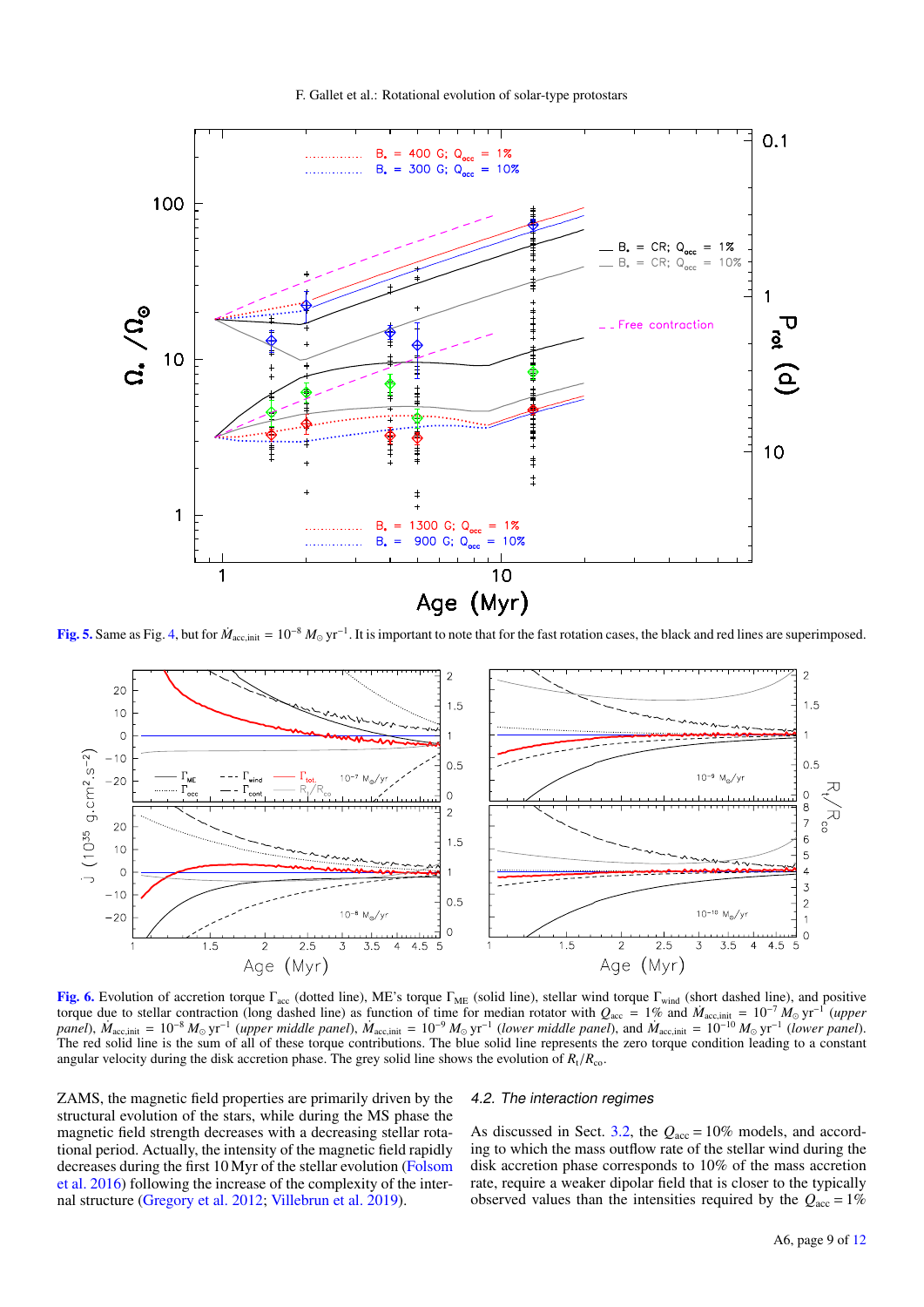| Star            | $B_{\rm dip}$<br>(kG) | $M_{\star}$<br>$(M_{\odot})$ | $R_{\star}$<br>$(R_{\odot})$ | $P_{\rm rot, \star}$<br>(days) | $M_{\rm acc}$<br>$(M_{\odot} \,\rm yr^{-1})$ | $J_{\star}/\Gamma_{\rm ext}$<br>$(1\%/10\%; Myr)$ |
|-----------------|-----------------------|------------------------------|------------------------------|--------------------------------|----------------------------------------------|---------------------------------------------------|
| $V2247$ Oph     | 0.11                  | 0.36                         | 2.00                         | 3.5                            | $1.6 \times 10^{-10}$                        | $-503.2/-25.5$                                    |
| CV Cha          | 0.14                  | 2.0                          | 2.50                         | 4.4                            | $3.2 \times 10^{-8}$                         | 0.6/0.7                                           |
| CR Cha          | 0.22                  | 1.9                          | 2.50                         | 2.3                            | $1.0 \times 10^{-9}$                         | $68.6/-53.4$                                      |
| V2129 Oph 2005  | 0.28                  | 1.35                         | 2.00                         | 6.53                           | $6.3 \times 10^{-10}$                        | 8.1/13.7                                          |
| TW Hya 2008     | 0.37                  | 0.8                          | 1.10                         | 3.56                           | $1.3 \times 10^{-9}$                         | 2.4/3.1                                           |
| TW Hya 2010     | 0.73                  | 0.8                          | 1.10                         | 3.56                           | $1.3 \times 10^{-9}$                         | 2.3/3.8                                           |
| GQLup 2011      | 0.90                  | 1.05                         | 1.70                         | 8.4                            | $1.0 \times 10^{-9}$                         | 2.5/5.3                                           |
| BP Tau Dec 2006 | 0.96                  | 0.7                          | 1.95                         | 7.6                            | $2.5 \times 10^{-9}$                         | $1.6/-14.3$                                       |
| V2129 Oph 2009  | 0.97                  | 1.35                         | 2.00                         | 6.53                           | $6.3 \times 10^{-10}$                        | $17.9/-10.9$                                      |
| GQ Lup 2009     | 1.07                  | 1.05                         | 1.70                         | 8.4                            | $1.0 \times 10^{-9}$                         | 2.6/7.2                                           |
| BP Tau Feb 2006 | 1.22                  | 0.7                          | 1.95                         | 7.6                            | $2.5 \times 10^{-9}$                         | $2.1/-2.8$                                        |
| AA Tau          | 1.72                  | 0.7                          | 2.00                         | 8.2                            | $6.3 \times 10^{-10}$                        | $-3.5/-1.2$                                       |

Table 4. Values of mass accretion rate, dipole magnetic field strength, and stellar radius from Johnstone et al. (2014).

Notes. The stars are sorted by increasing dipole magnetic field strength.

models. On the other hand, the feasibility and nature of these powerful stellar winds is still debated. Since T Tauri stars are slow rotators that spin at a fraction  $\leq 10\%$  of their break up speed, stellar winds can not be driven by a magneto-centrifugal mechanism. It is unlikely that the driving force is given by a thermal pressure gradient, which requires a coronal temperature close to virial, that is,  $\approx 10^6$  K. Matt & Pudritz (2007) show that a massive wind would have an X-Ray luminosity that is much higher than the typical value observed for T Tauri stars, and its total radiative power would largely exceed the wind kinetic power and even the accretion luminosity. These estimates can provide an upper limit for a thermally-driven wind  $\dot{M}_{\rm wind} \lesssim 10^{-11}$   $M_{\odot}$  yr<sup>-1</sup>. In order to cool less efficiently, a more massive wind, such as  $\dot{M}_{wind} \approx 10^{-9} M_{\odot} \text{ yr}^{-1}$ , should have a temperature around  $10^4$  K, and therefore can not be thermally driven. As an alternative, it has been proposed that these winds can be driven by the momentum deposited by Alfvén waves (Decampli 1981), which are possibly excited and amplified by the impact of the accretion funnels onto the stellar surface (APSW, Matt & Pudritz 2005a). Moreover, one-dimensional MHD models of this process suggest that the wind mass loss rate can not be higher than 1% of the mass accretion rate (Cranmer 2008).

On the one hand, if we assume an ejection efficiency of  $Q_{\text{acc}} = 1\%$ , which is less problematic from the point of view of the stellar wind theory, our models require a stronger dipolar field intensity. Besides, according to our discussion in Sects. 2.3.4 and 3.2, for mass accretion rates lower than approximately  $\dot{M}_{\text{acc}} < 10^{-8} M_{\odot} \text{ yr}^{-1}$ , which roughly correspond to the maximum spin-down efficiency and to the minima of the *B*<sub>nod</sub> maximum spin-down efficiency and to the minima of the  $B_{\text{mod}}$ values in Table 3 for the  $Q_{\text{acc}} = 1\%$  models, the system is likely to enter a "propeller" regime. We recall that a star is in a propeller regime (Illarionov & Sunyaev 1975) when the inner radius of the accretion disk is equal or larger than the corotation radius (i.e. when  $R_t \ge R_{\rm co}$ ). In such a situation the spin-down efficiency of the magnetospheric ejections is maximized since they can be directly powered and accelerated by the stellar rotation, and it becomes more important than the torque exerted by the stellar wind.

On the other hand, the centrifugal barrier produced by the stellar rotation makes accretion more difficult since the inner edge of the disk tends to be spun-up by the stellar rotation. Typically, in this regime accretion occurs in cycles (Romanova et al. 2005, 2018; Lii et al. 2014), which determine a strong variability (no accretion to accretion bursts) and occur on relatively short timescales (a few stellar periods). It is important to notice that this

extreme variability could already occur when the disk is truncated slightly inside the corotation radius. This is due to the fact that as the disk tends to rotate at a sub-Keplerian rate in the truncation region, it can already feel the stellar rotational barrier when  $R_t \leq R_{\rm co}$  (Zanni & Ferreira 2013). As far as we know, this kind of variability has never been observed in CTTS. It must be pointed out that the axisymmetric MHD simulations commonly used to investigate the propeller regime could strongly amplify this effect. As a matter of fact, AA Tau, which we recall being the only star in Table 4 to be efficiently spun-down when applying our  $Q_{\text{acc}} = 1\%$ model, should be truncated very close to the corotation radius, but this star has never shown the variability usually found in propeller models. Both conditions are theoretically (the mass carried by stellar wind i.e.  $Q_{\text{acc}} = 10\%$ ) and observationally (the strong variability introduced by the propeller regime) problematic.

#### 4.3. Early-PMS rotation rate

Since the results of the models are compared to the observations, the cluster's age is a key parameter. Unfortunately, the age of PMS clusters is poorly constrained yet (Bell et al. 2013) this factor limits the strength of the results presented here. The uncertainties in the rotation period measurement induced by, for example, synchronized binaries and multiple spots at the stellar surface (Bouvier et al. 1997; Moraux et al. 2013) are in principle already included in the error bars given by the rejection method used in this study (see Gallet & Bouvier 2013, 2015). Moreover, the age estimations come from different observations, methods, and techniques that thus provide an inhomogeneous temporal sample. This highlights the need for a self-consistent analysis of clusters properties.

Besides this age estimation limitation, there are several observational biases in terms of rotation period measurement. These measurements are usually realized by extracting quasiperiodic modulations in the photometric observation of a given star that is induced by the presence of surface stellar spots. Hence, the nature of the technique itself leads to observations that are more sensitive to magnetically active fast rotating stars, for which several complete rotational periods can be monitored during the observation time.

We can also mention that the metallicity could have a strong effect on the rotational evolution of low-mass stars, even during their early-PMS phase evolution. Indeed, changing the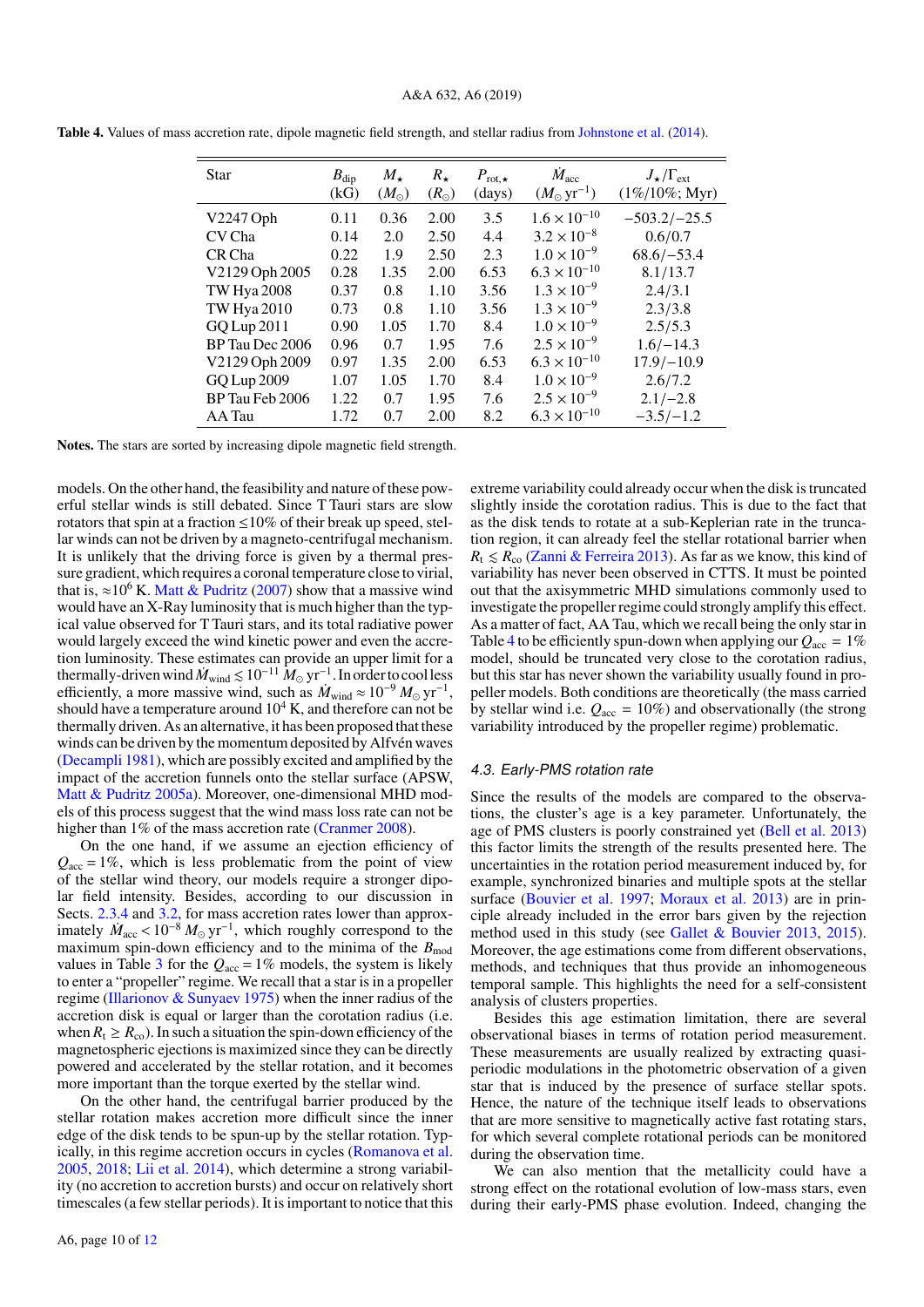initial metal content of a star can mimic the effect of changing its initial mass on the evolution of the stellar internal structure. A decrease of metallicity induces a reduction of the global opacity of the star that allows for an easier redistribution of the energy inside of the convective envelope and thus leads to an increase of the stellar surface effective temperature (see Amard et al. 2019).

#### 4.4. Observational evidences of magnetopsheric outflows

Outflows from the innermost parts of the star-disk interaction region play a fundamental role for the stellar spin evolution in our framework. They have been typically associated with the blue-shifted components either in the emission of forbidden lines, or in the absorption of permitted ones.

For example the P-Cygni profile of the He  $I\lambda$ 10830 line has proven to be a sensible diagnostic for both infall and outflow (Dupree et al. 2005; Edwards et al. 2006). In particular Edwards et al. (2006) propose that broad and deep blue-shifted absorption features could be associated with a stellar wind in systems seen at low inclinations, as in the TW Hya case (Dupree et al. 2014). Radiative transfer calculations have confirmed this hypothesis but, at least in the specific case of AS 353 A, a massive  $(\dot{M}_{wind} > 10^{-9} M_{\odot} \text{ yr}^{-1})$  and relatively cold (8000 K) wind<br>is required to reproduce the observations (Kurosawa et al. 2011) is required to reproduce the observations (Kurosawa et al. 2011). These estimates raise questions about the nature of these putative stellar winds, as previously mentioned in Sect. 4.2.

On the other hand, Edwards et al. (2006) associate narrow blue-shifted absorption features of the He I $\lambda$ 10830 line with outflows emerging from the inner disk of systems seen at high inclinations. In the case of AA Tau, a prototypical CTTS seen at high inclination, Bouvier et al. (2003) observed a correlation between the variations of the radial velocity of the blue-shifted (outflow) and red-shifted (inflow) absorption components in the  $H\alpha$  line profile. The authors interpret this correlation to be due to a periodic inflation and reconnection of the stellar magnetic field. This interpretation is qualitatively consistent with the behaviour of magnetospheric ejections, but the variability that the numerical models of Zanni & Ferreira (2013) require to efficiently slow down the stellar rotation is much more extreme than the one displayed, for example, by AA Tau. In general, young stellar objects are known to be characterized by accretion and ejection outbursts (see e.g. Ansdell et al. 2016) but, as far as we know, this burstlike behaviour has never been observed on the relatively short timescales (a few stellar periods) that seem to characterize the simulations of the propeller regime.

In any case, it is not clear whether it is possible or not to use the blueshifted absorption components to differentiate between the possible inner disk outflow scenarios, that is, MEs, an X-wind, an ReX-wind, or the inner part of a more extended disk-wind. For example the radiative transfer calculations of Kurosawa et al. (2011) and Kurosawa & Romanova (2012) that are based on a semi-analytic toy model of a more extended diskwind and a numerical MHD model of a conical wind solution (that we think to be closely related to the MEs), respectively, provide qualitatively the same line profiles. More detailed radiative transfer calculations of different outflow classes are required to attempt a more quantitative comparison with observations and constrain the properties of these winds and their possible influence on the stellar spin evolution.

# **5. Summary and conclusions**

Different measurements of the rotational period distribution of young star-forming regions lead to the conclusion that the surface rotation rate of stars remains approximately constant during their early-PMS phase. This stage seems to be related to the epoch during which the forming stars are still surrounded by, and interact with, an accretion disk. These observations hence have motivated angular momentum evolution models to often simply consider a constant surface angular velocity during the first few Myr of the stellar life so as to mimic this observed feature (Gallet & Bouvier 2013, 2015; Amard et al. 2016).

To improve this simplified vision of a constant surface rotation rate, we decided to include an actual star-disk interaction model in our angular momentum evolution calculations so as to investigate what properties of CTTS are required to fulfill the observations constraints. In this study, we directly compared the angular velocity evolution that results from our star-disk interaction model to rotation period observations of solar-type stars.

We pointed out that a kG dipolar magnetic field component is typically required during the entire disk lifetime so as to extract enough angular momentum from the stellar surface to compensate for the acceleration of the stars due to their contraction and accretion. While such strong dipolar magnetic field intensity is sometimes detected, it is not ubiquitous. Indeed, at the very beginning of their evolution, young and fully convective CTTS (e.g. AA Tau and BP Tau) are sometimes observed to display strong dipolar magnetic field components between 1 kG and 2 kG. This dipolar magnetic field intensity is then ideal for rotational regulation through star-disk magnetic interaction processes.

Besides, we find that, to have an efficient spin-down, the interaction regimes are often rather extreme. Our models frequently require either of the following: firstly, strong stellar winds, with a mass loss rate around 10% of the accretion rate, that seem hard to produce due to general energetic considerations; or secondly, being in a propeller regime  $(R_t > R_{co})$ that maximizes the spin-down efficiency of magnetospheric ejections, but at least according to axisymmetric numerical models, triggers an extreme accretion variability that is generally not observed.

The results of this work should, however, be considered as preliminary and a more physical model has yet to be developed. More specifically, we should investigate star-disk interaction models in which the impact of a non-axisymmetric and multipolar magnetic field is taken into account, or include other effects that could influence the spin evolution, such as the accretion and ejection bursts associated with FU Ori events that are neglected in this work.

*Acknowledgements.* We thank the anonymous referee for the constructive comments about our work that increased the quality of the paper. F.G. acknowledges financial support from the CNES fellowship. This study was supported by the grant ANR 2011 Blanc SIMI5-6 020 01 "Toupies: Towards understanding the spin evolution of stars" ([http://ipag.osug.fr/Anr\\_Toupies/](http://ipag.osug.fr/Anr_Toupies/)). We acknowledge financial support from CNRS-INSU's Programme National de Physique Stellaire. This project has received funding from the European Research Council (ERC) under the European Union's Horizon 2020 research and innovation program (grant agreement No 742095; *SPIDI*: Star-Planets-Inner Disk-Interactions). F.G. acknowledges financial support from the CNES fellowship. LA gratefully acknowledges financial support from the ERC (grant 682393, *AWESoMe Stars*). We thank C. Johnstone for enlightening discussions on CTTS magnetic field evolution.

# **References**

Allain, S. 1998, [A&A, 333, 629](http://linker.aanda.org/10.1051/0004-6361/201935432/1)

- Amard, L., Palacios, A., Charbonnel, C., Gallet, F., & Bouvier, J. 2016, [A&A,](http://linker.aanda.org/10.1051/0004-6361/201935432/2) [587, A105](http://linker.aanda.org/10.1051/0004-6361/201935432/2)
- Amard, L., Palacios, A., Charbonnel, C., et al. 2019, [A&A, 631, A77](http://linker.aanda.org/10.1051/0004-6361/201935432/3) Ansdell, M., Gaidos, E., Rappaport, S. A., et al. 2016, [ApJ, 816, 69](http://linker.aanda.org/10.1051/0004-6361/201935432/4)